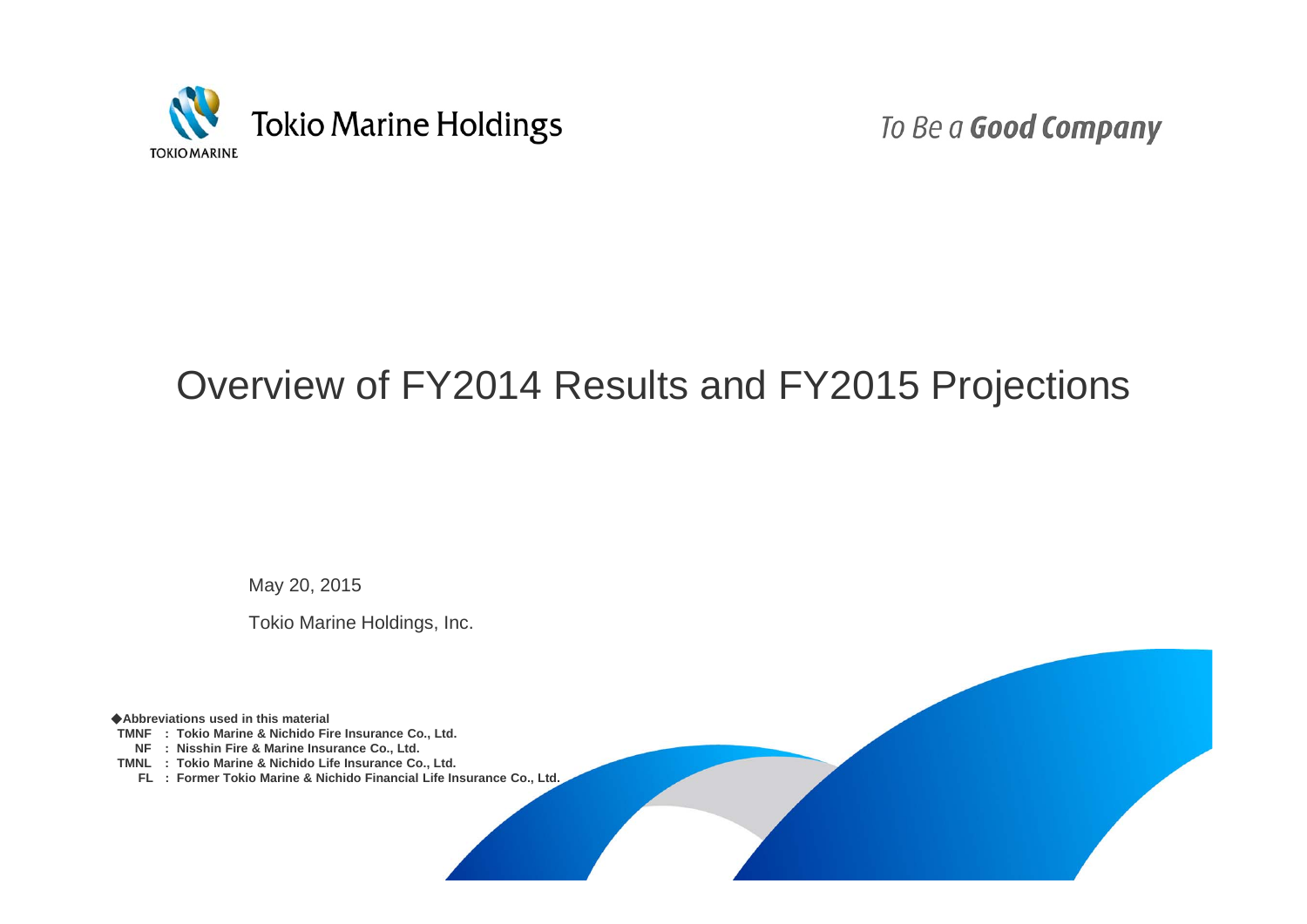## **Table of Contents**



## ■ **I. FY2014 Results**

### • **Consolidated Results Overview**

### • **Domestic Non-Life**

| - TMNF Financial Results------------------------- 5    |  |
|--------------------------------------------------------|--|
| - TMNF Combined Ratio--------------------------- 6     |  |
| - TMNF NPW & Loss Ratio------------------------- 7     |  |
| - TMNF Asset Management -------------------------- 8   |  |
| - NF Financial Results------------------------------ 9 |  |

## • **Domestic Life**

TMNL Financial Results--------------------------10

### • **International Insurance Business**

- Net Premiums Written----------------------------11
- Adjusted Earnings---------------------------------12
- PHLY / Delphi / TMK (Lloyd's business) ----13

## • **Adjusted Earnings (Group Total)**

FY2014 Results -----------------------------------14

## ■ **II. FY2015 Projections**

#### $\bullet$ **Consolidated Projections**

- Overview ------------------------------------------ 16
- Ordinary Profit ------------------------------------17

 $\bullet$  **Adjusted Net Income / Business Unit Profits**

- Overview of New KPI --------------------------- 18
- Adjusted Net Income FY2015 Projections -19
- Business Unit Profits FY2015 Projections -20

## • **Domestic Non-Life**

- TMNF FY2015 Financial Projections ------- 21
- TMNF Combined Ratio ------------------------ 22
- TMNF NPW & Loss Ratio --------------------- 23
- NF FY2015 Financial Projections ----------- 24

#### •**Domestic Life**

– TMNL FY2015 Financial Projections ------- 25

#### •**International Insurance Business**

- Net Premiums Written ------------------------- 26
- Business Unit Profits --------------------------- 27
- PHLY / Delphi ------------------------------------ 28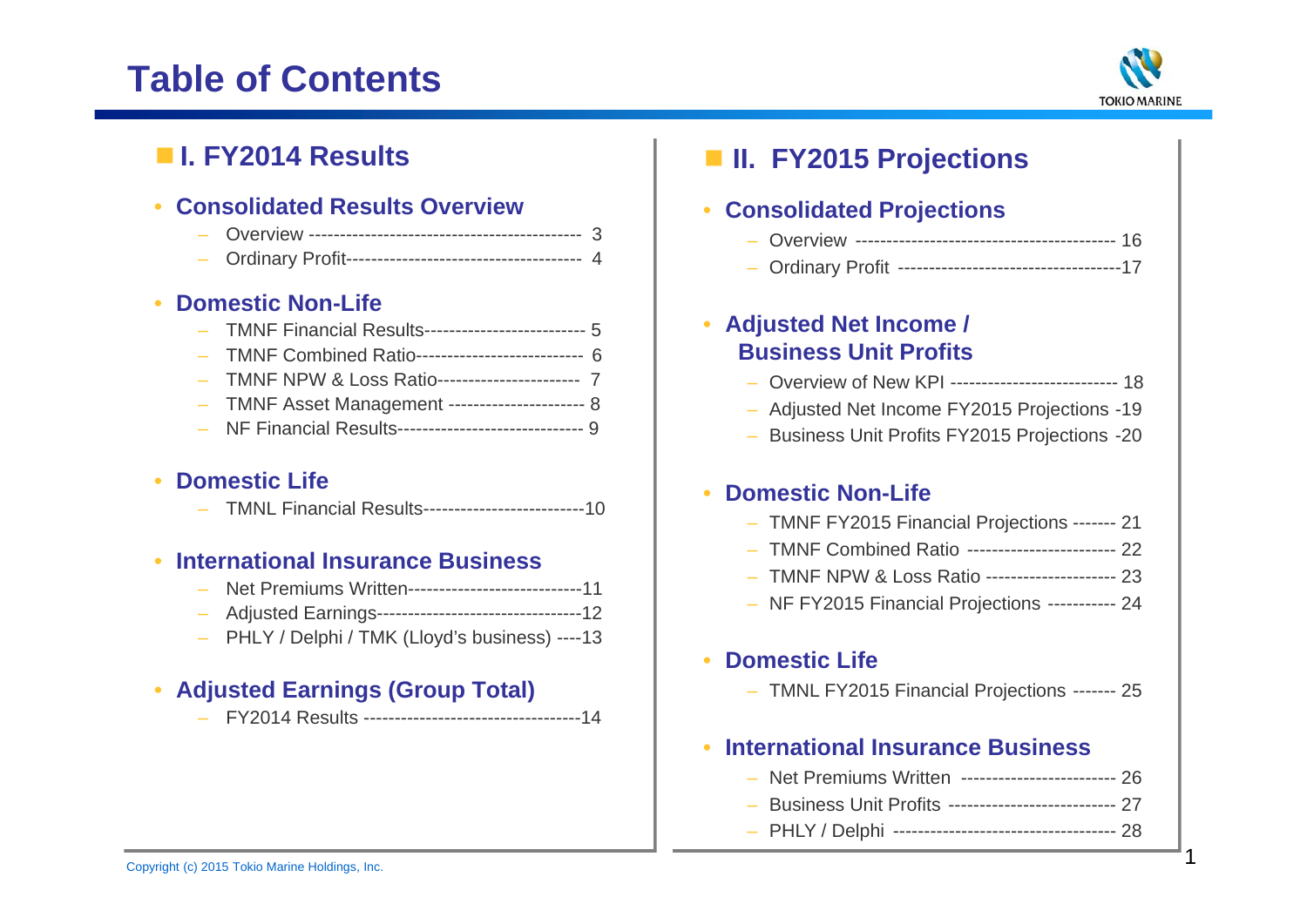

# **I. FY2014 Results**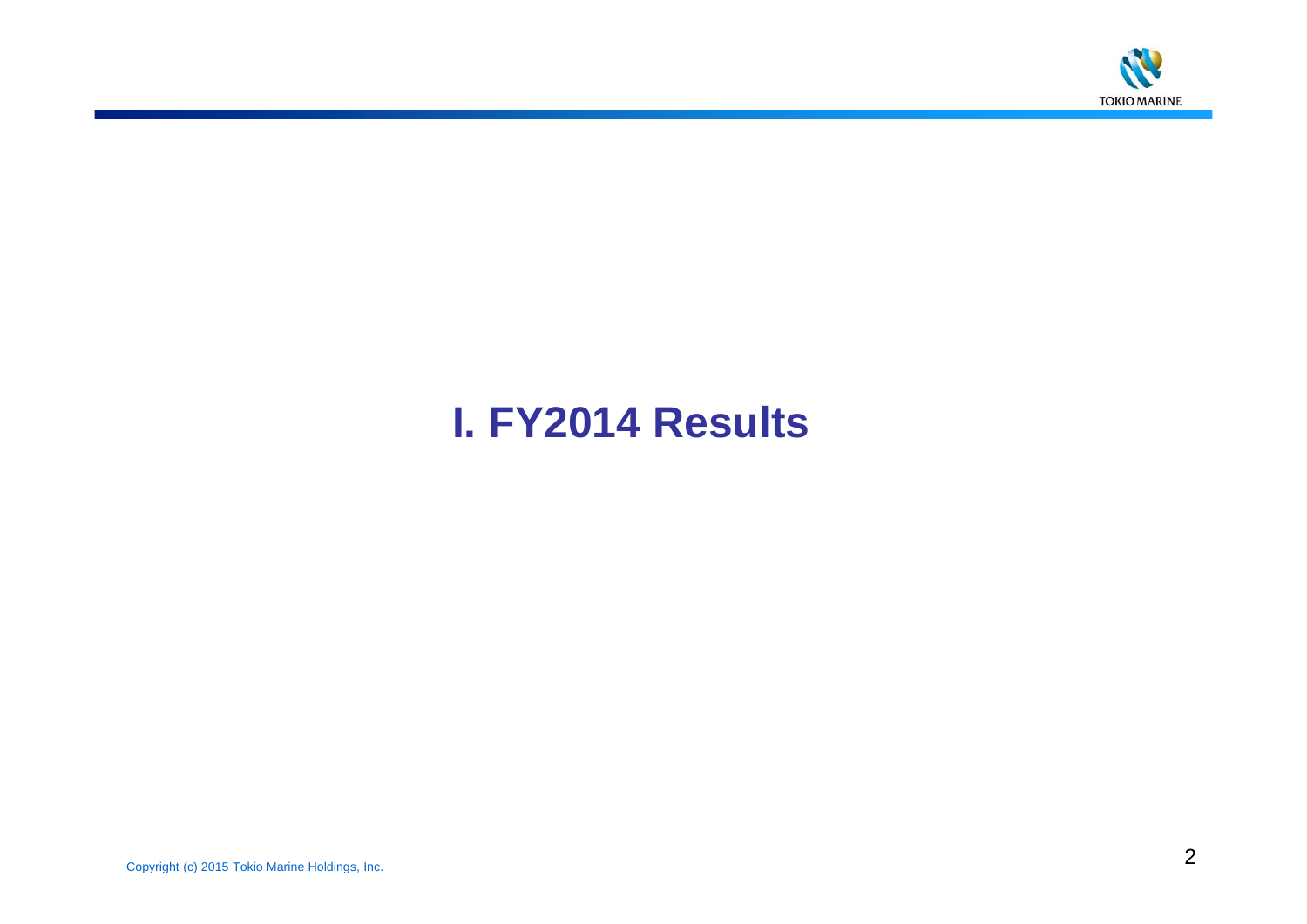#### **FY2014 Results - Consolidated Results - 1**

## Consolidated Results Overview (1)



- $\blacksquare$  Net premiums written steadily increased both in domestic non-life business and overseas subsidiaries
- Life insurance premiums decreased mainly due to an increase of surrender of variable annuities in domestic life business despite revenue growth at overseas subsidiaries
- $\blacksquare$  Both ordinary profit and net income hit a record high (Impact of the reduction of deferred tax assets owing to the decrease in corporate tax rate is negative ¥30.1B)





| <b>FY2013</b> | <b>FY2014</b> | Change   | %                                      |
|---------------|---------------|----------|----------------------------------------|
| 4,166.1       | 4,327.9       | 161.8    | $+3.9%$                                |
| 2,870.7       | 3,127.6       | 256.9    | $+8.9%$                                |
| 378.0         | 220.4         | $-157.6$ | $-41.7%$                               |
|               |               |          |                                        |
| 274.3         | 358.1         | 83.7     | $+30.5%$                               |
| 146.5         | 264.0         | 117.5    | $+80.2%$                               |
| 4.7           | 17.6          | 12.9     | $+272.8%$                              |
| 18.2          | 19.8          | 1.5      | $+8.6%$                                |
| 10.4          | 0.8           | $-9.6$   | $-91.7%$                               |
| 146.0         | 155.1         | 9.1      | $+6.3%$                                |
| 5.6           | 6.2           | 0.5      | $+10.1%$                               |
| $-57.2$       | $-105.6$      | $-48.3$  |                                        |
|               |               |          |                                        |
|               |               | 63.3     | $+34.4%$                               |
| 90.8          | 185.3         | 94.4     | $+104.0%$                              |
| 3.3           | 12.5          | 9.2      | $+275.8%$                              |
| 10.7          | 27.9          | 17.2     | $+159.8%$                              |
| 10.4          | 0.8           | $-9.5$   | $-91.7%$                               |
| 117.3         | 124.5         | 7.2      | $+6.2%$                                |
| 3.4           | 3.2           | $-0.2$   | $-6.1%$                                |
|               | 184.1         | 247.4    | (billions of yen, except for %)<br>YoY |

※1 Since Tokio Marine & Nichido Life (TMNL) and Tokio Marine & Nichido Financial Life (FL) merged on October 1st 2014, FY2014 results for TMNL are the sum of its pre-merger results in the first half (April - September) and post-merger results in and after October 2014. FL's FY2014 results show its pre-merger results in the first half.

Others (Consolidation adjustments, etc.)  $-52.0 - 107.1 - 55.0$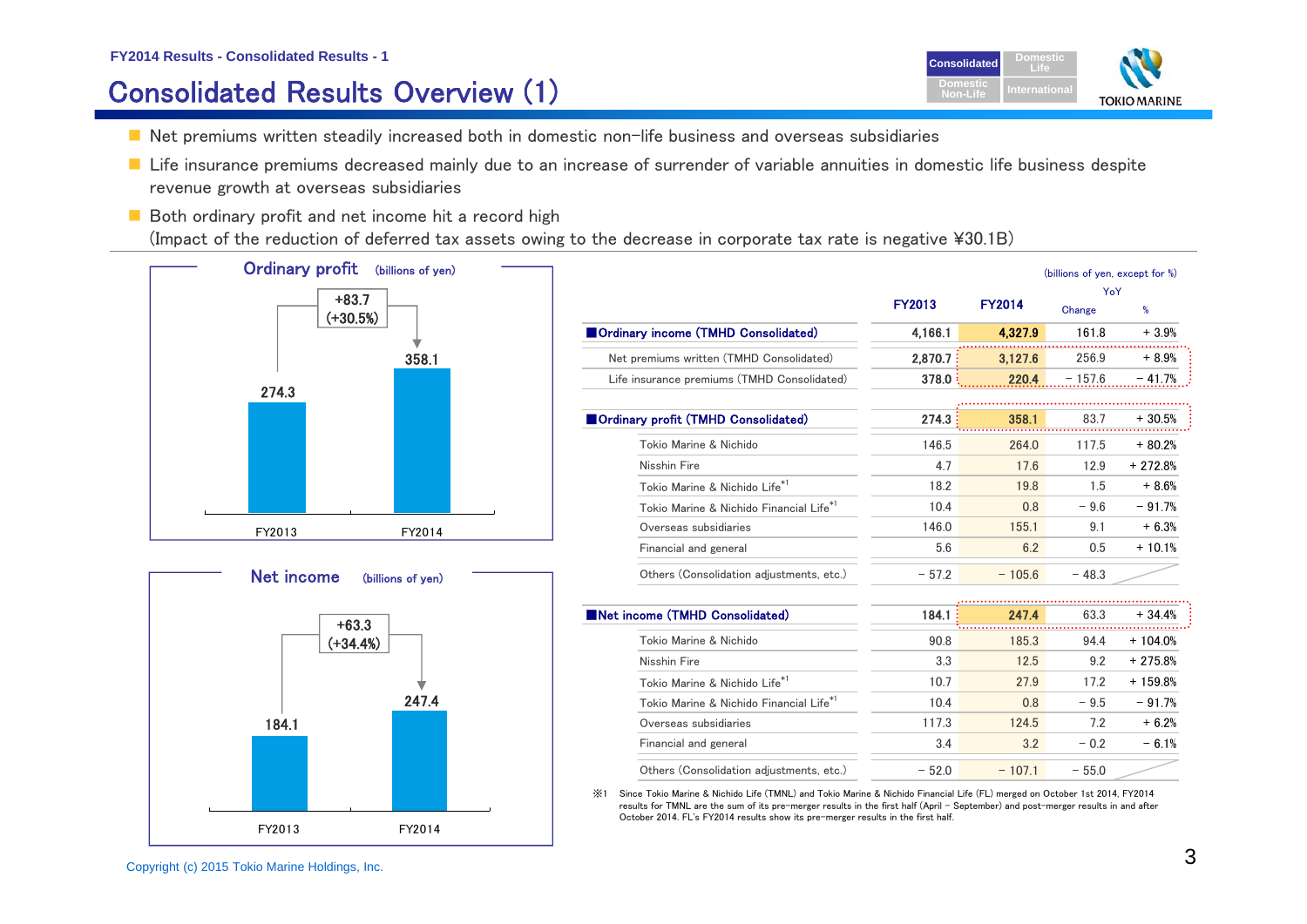## Consolidated Results Overview (2)



On this page, figures of each business domain are calculated as follows, and they differ form

Domestic Non-Life : Total of TMNF and NF

Domestic Life : Total of TMNL and former FL

Consolidation adjustments, etc. : Total of the followings: i) purchase method adjustments, ii) amortization of goodwill and negative goodwill, and iii) others (elimination, etc.)

Subsidiaries"<br>Copyright (c) 2015 Tokio Marine Holdings, Inc. 4. And the state of the state of the state of the state of the state of the state of the state of the state of the state of the state of the state of the state o \*The amount of dividends transferred between overseas subsidiaries which is to be eliminated on a consolidated basis, are deducted from the amount of ordinary profit associated with "Overseas Subsidiaries"



# Domestic Non-Life

- TMNF:Increased by ¥117.5B YoY
	- **O** Underwriting profit increased mainly due to:
		- $\checkmark$  Increase in net premiums earned mainly in auto and a decrease in natural catastrophe losses, etc., despite an increase in net provision for catastrophe loss reserves
	- Net investment income and other increased mainly due to:
		- $\checkmark$  Increase in dividends from overseas subsidiaries

**ConsolidatedDomesticNon-Life**

**DomesticLife**

**TOKIO MARINE** 

- NF :Increased by ¥12.9B YoY
	- Mainly due to a decrease in natural catastrophe losses as well as a decrease in net incurred losses in major lines

### Domestic Life

**O** Decreased mainly due to the reversal effect of the reversal of additional provision for underwriting reserves at FL in FY2013

### Overseas Subsidiaries

**Increased mainly due to the progress of various growth** measures and the depreciation of the yen, despite the reversal effect of temporary increase factors in FY2013

### — Consolidation Adjustments, etc.

 Negative adjustment increased mainly due to an increase in elimination of intra-group dividends associated with an increase in dividends from consolidated subsidiaries at TMNF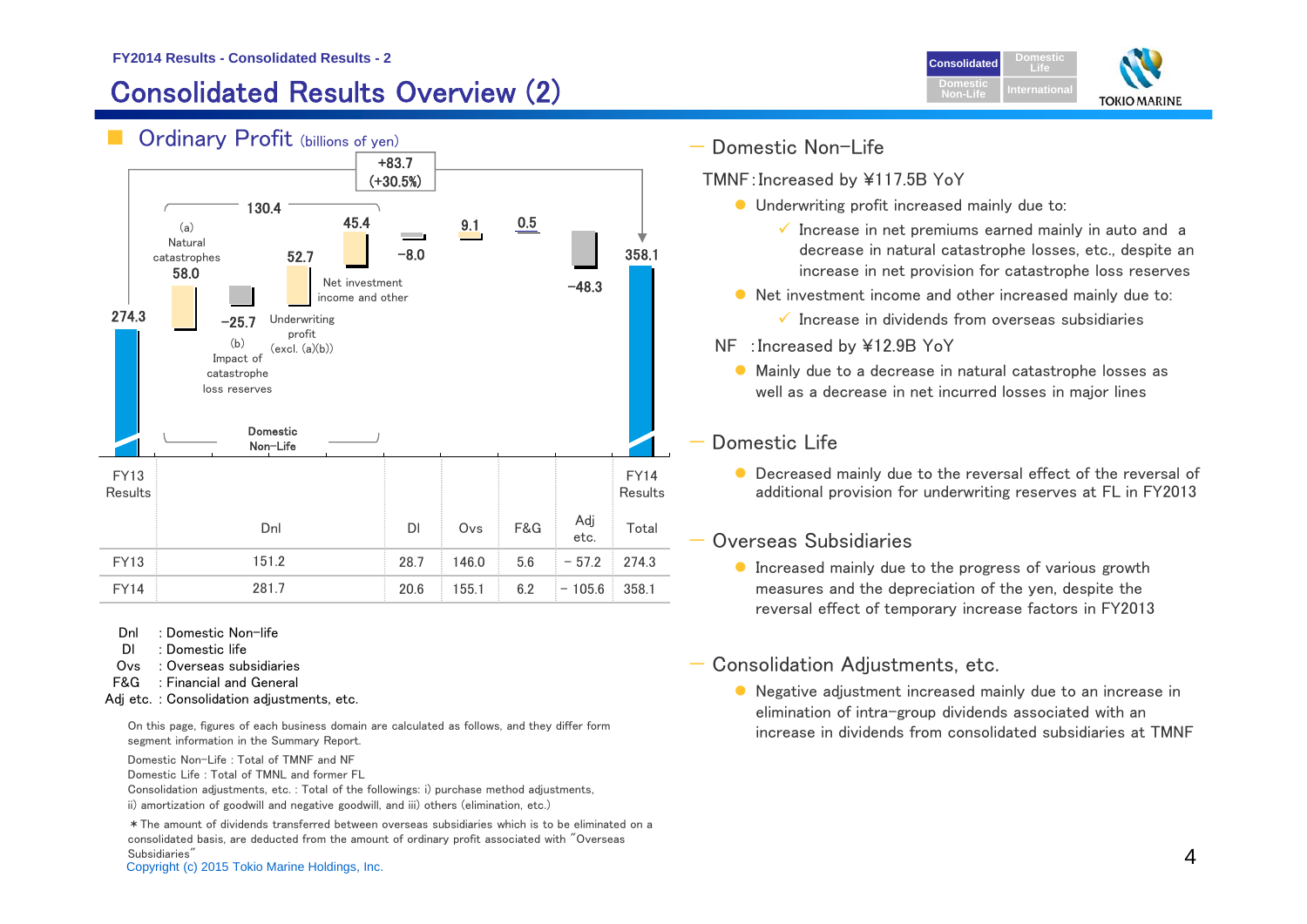## **TMNF Financial Results**



## **Changes in Major P/L Items**

|                                        |                                                                                   | FY2013     | FY2014         |               |
|----------------------------------------|-----------------------------------------------------------------------------------|------------|----------------|---------------|
|                                        | <b>Results</b>                                                                    |            | <b>Results</b> | YoY<br>Change |
| <b>Underwriting profit/loss</b>        |                                                                                   | $-13.2$    | 59.9           | 73.1          |
| catastrophe loss reserves)             | (Underwriting profit/loss: excluding provision/reversal of                        | 25.7       | 124.8          | 99.0          |
|                                        | Net premiums written (Private insurance)                                          | 1,695.2    | 1,758.9        | 63.7          |
|                                        | Net premiums earned (Private insurance)                                           | 1,653.2    | 1,702.1        | 48.8          |
|                                        | Net incurred losses (Private insurance)*                                          | $-1,074.9$ | $-995.0$       | 79.8          |
|                                        | Natural catastrophe losses                                                        | $-81.2$    | $-27.1$        | 54.1          |
|                                        | Provision/Reversal of foreign currency denominated<br>outstanding claims reserves | $-17.8$    | $-14.6$        | 3.1           |
|                                        | Other than above                                                                  | $-975.7$   | $-953.1$       | 22.5          |
|                                        | Business expenses (Private insurance)                                             | $-545.9$   | $-566.1$       | $-20.2$       |
|                                        | Provision/Reversal of catastrophe loss reserves                                   | $-39.0$    | $-64.9$        | $-25.8$       |
|                                        | Auto                                                                              | $-6.8$     | $-30.2$        | $-23.4$       |
|                                        | Fire                                                                              | $-12.9$    | $-13.6$        | $-0.6$        |
| Net investment income (loss) and other |                                                                                   | 156.5      | 202.5          | 45.9          |
| Net investment income/loss             |                                                                                   | 165.2      | 218.8          | 53.6          |
| Interest and dividends                 |                                                                                   | 148.4      | 196.4          | 47.9          |
|                                        | Dividends from foreign stocks                                                     | 29.3       | 69.9           | 40.5          |
|                                        | Gains/Losses on sales of securities                                               | 83.8       | 85.8           | 1.9           |
|                                        | Impairment losses on securities                                                   | $-0.5$     | $-1.4$         | - 0.8         |
| Gains/Losses on derivatives            |                                                                                   | $-4.2$     | $-14.1$        | $-9.9$        |
| <b>Ordinary profit/loss</b>            |                                                                                   | 146.5      | 264.0          | 117.5         |
| <b>Extraordinary gains/losses</b>      |                                                                                   | $-5.4$     | $-15.5$        | $-10.0$       |
| <b>Net income/loss</b>                 |                                                                                   | 90.8       | 185.3          | 94.4          |

\*Including loss adjustment expenses

1. Plus and minus of the figures in the above table correspond to positive and negative to profit

2. Private insurance includes all lines excluding compulsory automobile liability insurance and residential earthquake insurance

## – Underwriting Profit

(billions of yen)

#### Increased by ¥73.1B YoY to ¥59.9B

- $\bullet$  Net premiums written (Private insurance)
	- **1** Increase in all lines mainly in auto (+3.8%, See p.7 for details) (5.1% increase excluding the impact of the reorganization of the U.S. branch as an overseas subsidiary)
- $\bullet$  Net incurred losses (Private insurance)
	- **7** Decrease in net incurred losses relating to natural catastrophes occurred during the period mainly due to the reversal effect of the snowstorms in Feb. 2014
	- **7** Decrease in provision for reserves for foreign currency denominated outstanding claims due to the reorganization of the U.S. branch as an overseas subsidiary
	- **1** Net incurred losses other than the above decreased mainly in the other line
- $\bullet$  Business expenses (Private insurance)
	- **Increase due to an increase in agency commissions associated with** revenue growth and the impact of the consumption tax hike, etc.
- $\bullet$  Catastrophe loss reserves
	- Increase in net provision mainly due to the improvement of loss ratio in auto
- Net Investment Income and Other (See p.8 for details)

Increased by ¥45.9B YoY to ¥202.5B mainly due to an increase in dividends from overseas subsidiaries

– Net Income

Increased by ¥94.4B YoY to ¥185.3B mainly due to

- **7** Decrease in tax associated with the liquidation of a securities subsidiary, etc.
- **N** Reduction of deferred tax assets owing to the decrease in corporate tax rate

<sup>(</sup>Notes)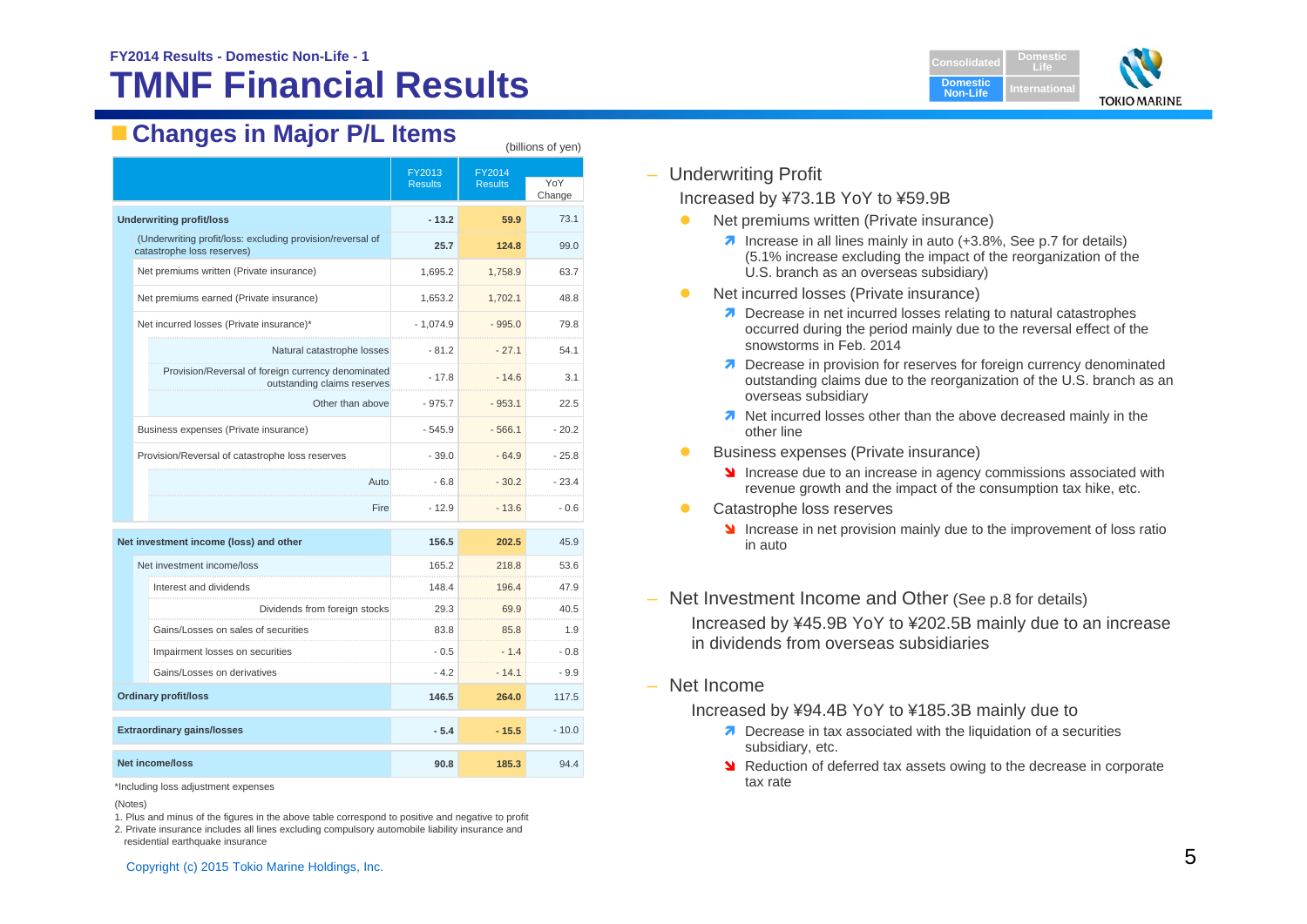## **TMNF Combined Ratio FY2014 Results - Domestic Non-Life - 2**



### ■ **Combined Ratio** (Private insurance: E/I basis)



### – E/I Basis Loss Ratio

- E/I basis loss ratio improved by 6.6 points YoY to 58.5%
	- **Decrease in net incurred losses relating to natural** catastrophes
	- **7** Improvement of underwriting results in auto
	- $\overline{\mathbf{z}}$  Decrease in net incurred losses other than natural catastrophes mainly in the other line
- Expense Ratio
	- Almost flat YoY at 32.2%
		- **A** Increase in net premiums written
		- $\overline{\mathbf{z}}$  Decrease in non-personnel expenses mainly due to IT related cost reduction
		- **Increase in non-personnel expenses and agency** commissions associated with the consumption tax hike

#### **(Reference)**

| <b>Private insurance</b><br>W/P combined ratio* | 97.4% | 91.2% | 89.8% | $-1.4$ pt |
|-------------------------------------------------|-------|-------|-------|-----------|
| <b>Private insurance</b><br>W/P loss ratio*     | 64.6% | 59.0% | 57.6% | - 1.3pt   |

Corporate expenses 223.9 221.4 219.2 - 2.2 Agency commissions 307.1 324.5 346.9 22.4

\* Including loss adjustment expenses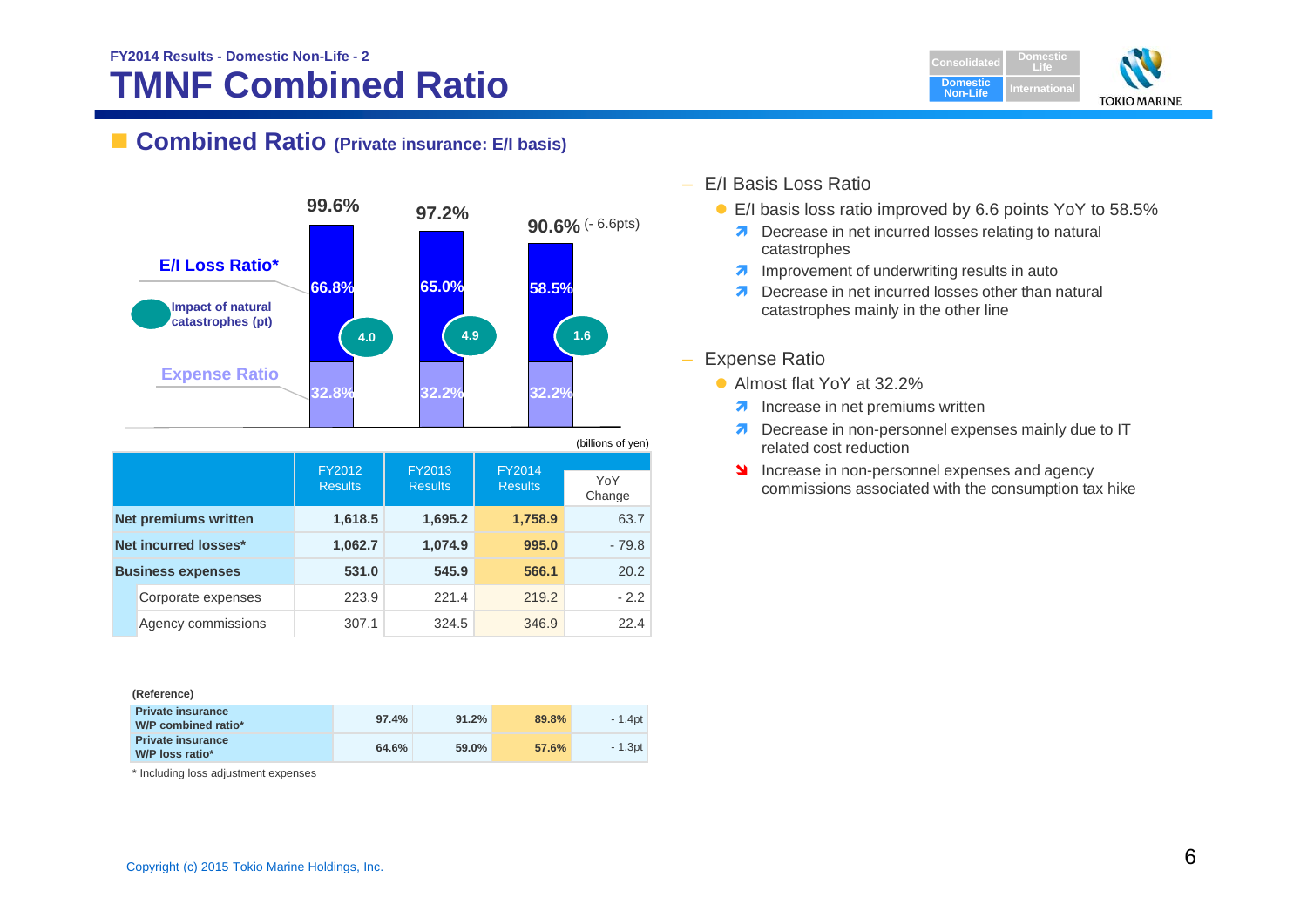

## **Net Premiums Written by Line**

| (billions of yen, except for %)   |                          |                                 |        |      |  |
|-----------------------------------|--------------------------|---------------------------------|--------|------|--|
|                                   | FY2013<br><b>Results</b> | <b>FY2014</b><br><b>Results</b> | YoY    |      |  |
|                                   |                          |                                 | Change | $\%$ |  |
| Fire                              | 258.4                    | 271.1                           | 12.6   | 4.9% |  |
| <b>Marine</b>                     | 65.1                     | 66.1                            | 0.9    | 1.5% |  |
| P.A.                              | 162.7                    | 169.2                           | 6.5    | 4.0% |  |
| Auto                              | 947.3                    | 990.3                           | 43.0   | 4.5% |  |
| <b>CALI</b>                       | 269.7                    | 276.4                           | 6.7    | 2.5% |  |
| Other                             | 262.8                    | 263.3                           | 0.4    | 0.2% |  |
| <b>Total</b>                      | 1,966.3                  | 2,036.7                         | 70.4   | 3.6% |  |
| <b>Private insurance</b><br>Total | 1,695.2                  | 1,758.9                         | 63.7   | 3.8% |  |

## **E/I Loss Ratio by Line**

|                                          | FY2013<br><b>FY2014</b> |                |                   |
|------------------------------------------|-------------------------|----------------|-------------------|
|                                          | <b>Results</b>          | <b>Results</b> | YoY<br>Change     |
| Fire                                     | 67.6%                   | 48.7%          | $-18.9pt$         |
| <b>Marine</b>                            | 63.3%                   | 64.0%          | 0.7 <sub>pt</sub> |
| P.A.                                     | 55.7%                   | 52.9%          | $-2.8pt$          |
| Auto                                     | 65.3%                   | 61.1%          | $-4.2pt$          |
| Other                                    | 67.9%                   | 59.8%          | $-8.1pt$          |
| <b>Private insurance</b><br><b>Total</b> | 65.0%                   | 58.5%          | $-6.6pt$          |

#### – Major Factors of Changes in NPW

- $\bullet$  Fire: Increased mainly due to revenue growth in the domestic household sector and "Super Business Insurance", despite the impact of the reorganization of the U.S. branch as an overseas subsidiary
- $\bullet$  Marine: Increased mainly due to revenue growth due to the depreciation of the yen despite the impact of the reorganization of the U.S. branch as an overseas subsidiary
- $\bullet$  P.A.: Increased mainly due to rate revisions associated with revisions of reference-loss-cost rates by the General Insurance Rating Organization of Japan, as well as revenue growth in nationwide group P.A. insurance for employment injury
- $\bullet$  Auto: Increased mainly due to product and rate revisions as well as an increase in number of policies
- Other: Increased mainly due to revenue growth in "Super Business" Insurance" and major contracts despite the impact of the reorganization of the U.S. branch as an overseas as subsidiary
- Major Factors of Changes in E/I Loss Ratio
	- $\bullet$  Fire: Improved mainly due to the reversal effect of the snowstorms in Feb. 2014
	- Marine: Worsened mainly due to the increase in net incurred losses relating to natural catastrophes overseas and medium-sized claims despite the reversal effect of major claims in FY2013
	- $\bullet$  P.A.: Improved mainly due to revenue growth owing to rate revisions
	- $\bullet$  Auto: Improved mainly due to the reversal effect of the snowstorms in FY2014 as well as revenue growth due to rate revisions
	- Other: Improved mainly due to the reversal effect of major claims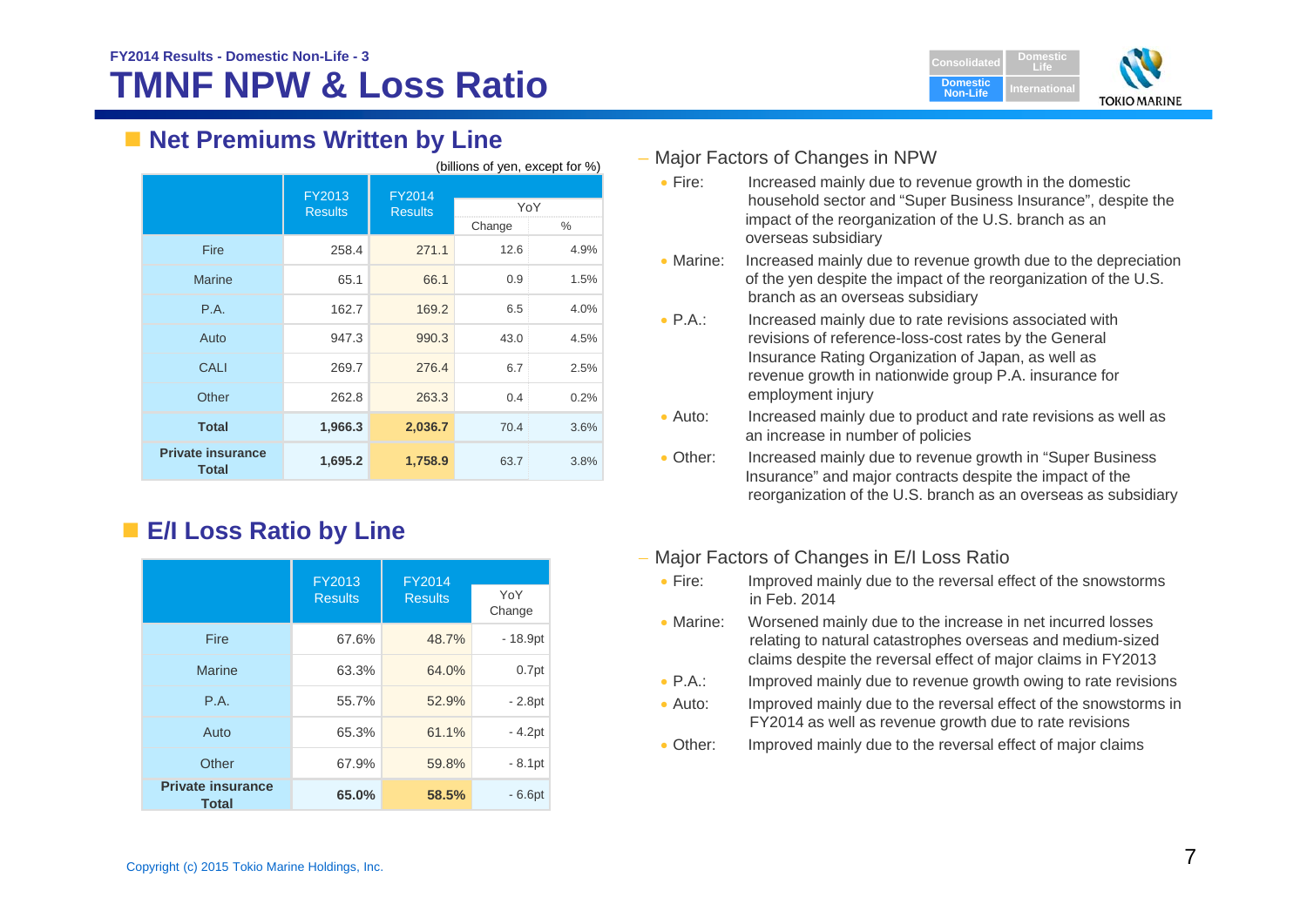## **TMNF Asset Management Results**



## **TMNF Net Investment Income and Other**

| (billions of yen)                                    |                          |                                 |               |
|------------------------------------------------------|--------------------------|---------------------------------|---------------|
|                                                      | FY2013<br><b>Results</b> | <b>FY2014</b><br><b>Results</b> | YoY<br>Change |
| Net investment income and other                      | 156.5                    | 202.5                           | 45.9          |
| Net investment income                                | 165.2                    | 218.8                           | 53.6          |
| Net interest and dividends income                    | 96.5                     | 146.1                           | 49.5          |
| Interest and dividends income                        | 148.4                    | 196.4                           | 47.9          |
| Dividends from domestic stocks                       | 49.0                     | 55.4                            | 6.4           |
| Dividends from foreign stocks                        | 29.3                     | 69.9                            | 40.5          |
| Income from domestic bonds                           | 31.2                     | 29.2                            | - 2.0         |
| Income from foreign bonds                            | 6.3                      | 4.3                             | $-1.9$        |
| Income from other domestic securities*1              | 0.3                      | 10.0                            | 9.6           |
| Income from other foreign securities*2               | 16.9                     | 142                             | $-2.7$        |
| Transfer of investment income<br>on deposit premiums | $-51.9$                  | $-50.3$                         | 1.5           |
| <b>Net capital gains</b>                             | 68.6                     | 72.7                            | 4.1           |
| Gains/Losses on sales of securities                  | 83.8                     | 85.8                            | 1.9           |
| Impairment losses on securities                      | $-0.5$                   | $-1.4$                          | - 0.8         |
| Impairment losses on domestic stocks                 | $-0.3$                   | $-0.7$                          | - 0.4         |
| Gains/Losses on derivatives                          | $-42$                    | $-14.1$                         | - 9.9         |
| Other investment income and expenses                 | $-13.8$                  | 0.2                             | 14.0          |
| Others (Gains/Losses on foreign exchange, etc.)      | 3.4                      | 2.3                             | $-1.0$        |
| Other ordinary income and expenses                   | $-8.6$                   | $-16.3$                         | - 7.6         |

\*1. Income from domestic securities excluding domestic stocks and domestic bonds

\*2. Income from foreign securities excluding foreign stocks and foreign bonds

Note: Plus and minus of the figures in the above table correspond to positive and negative to profit respectively

## **Example Sales of Business-Related Equities**

|                                    |                          |                          | (billions of yen) |
|------------------------------------|--------------------------|--------------------------|-------------------|
|                                    | FY2013<br><b>Results</b> | FY2014<br><b>Results</b> | YoY<br>Change     |
| Sales of business-related equities | 109                      | 112                      | $\Omega$          |

– Net investment income and other increased by ¥45.9B YoY to ¥202.5B

- $\bullet$  Net interest and dividends income increased by ¥49.5B YoY to ¥146.1B
	- Dividends from foreign stocks:
		- $\checkmark$  Increase in dividends from overseas subsidiaries
	- **A** Income from other domestic securities:
		- $\checkmark$  Increase in dividends from investment fund
	- **7** Dividends from domestic stocks:
		- $\checkmark$  Increase in dividends from business-related equities
- $\bullet$  Net capital gains increased by ¥4.1B YoY to ¥72.7B
	- Stains/Losses on derivatives:
		- $\checkmark$  Mainly due to market value changes in derivative transactions for hedging purpose

\*Considering market value changes in hedged asset, the market value changes above is almost offset.

 Sales of business-related equities increased by ¥3B YoY to ¥112B with gains of ¥80B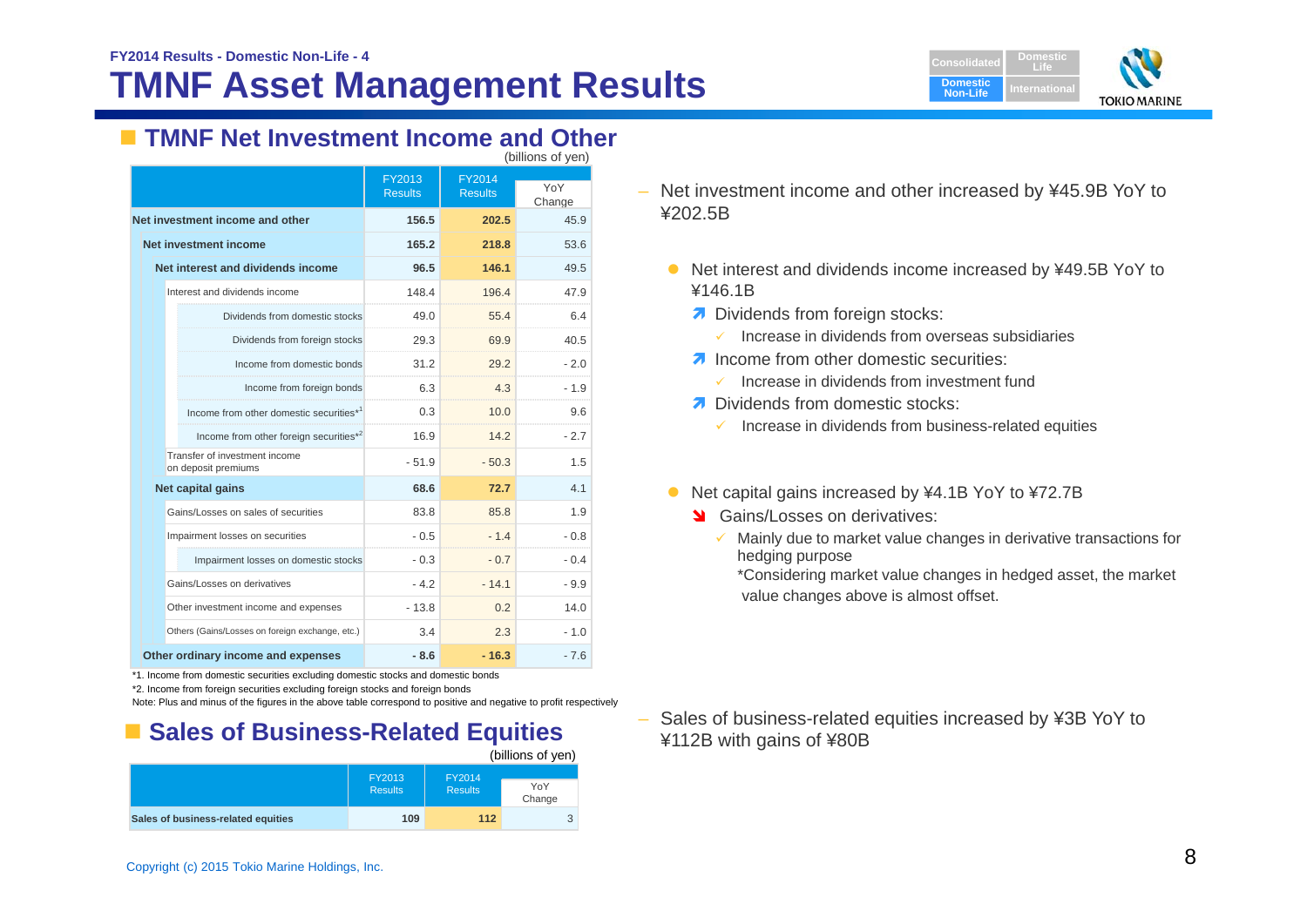## **NF Financial Results**



## **Changes in Major P/L Items**

| (billions of yen, except for %) |                                                                                          |                          |                                  |                   |
|---------------------------------|------------------------------------------------------------------------------------------|--------------------------|----------------------------------|-------------------|
|                                 |                                                                                          | FY2013<br><b>Results</b> | FY2014<br><b>Results</b>         | YoY<br>Change     |
|                                 | <b>Underwriting profit/loss</b>                                                          | 1.6                      | 14.7                             | 13.1              |
|                                 | (Underwriting profit/loss: excluding<br>provision/reversal of catastrophe loss reserves) | 2.5                      | 15.5                             | 13.0              |
|                                 | Net premiums written (Private insurance)                                                 | 117.0                    | 116.1                            | $-0.8$            |
|                                 | Net premiums earned (Private insurance)                                                  | 118.7                    | 118.3                            | $-0.3$            |
|                                 | Net incurred losses (Private insurance)*                                                 | $-75.5$                  | $-61.3$                          | 14.1              |
|                                 | Natural catastrophe losses                                                               | $-5.3$                   | $-1.3$                           | 3.9               |
|                                 | Other than above                                                                         | $-70.2$                  | $-60.0$                          | 10.2              |
|                                 | Business expenses (Private insurance)                                                    | $-40.0$                  | $-39.8$                          | 0.2               |
|                                 | Provision/Reversal of catastrophe loss reserves                                          | $-0.9$                   | $-0.8$<br>man in<br>mananananana | 0.0               |
|                                 | Fire                                                                                     | 2.0                      | 3.9                              | 1.9               |
|                                 | Auto                                                                                     | $-2.4$                   | $-4.0$                           | $-1.5$            |
|                                 | Net investment income (loss) and other                                                   | 3.2                      | 2.6                              | $-0.5$            |
|                                 | Net investment income/loss                                                               | 3.3                      | 3.1                              | $-0.1$            |
|                                 | Interest and dividends                                                                   | 4.8                      | 4.8                              | 0.0               |
|                                 | Gains/Losses on sales of securities                                                      | 1.2                      | $-0.3$                           | - 1.5             |
|                                 | Gains/Losses on redemption of securities                                                 | $-0.2$                   | 0.3                              | 0.6               |
|                                 | Gains/Losses on derivatives                                                              | $-0.6$                   | 0.3                              | 1.0               |
|                                 | <b>Ordinary profit/loss</b>                                                              | 4.7                      | 17.6                             | 12.9              |
|                                 | <b>Extraordinary gains/losses</b>                                                        | $-0.2$                   | $-1.8$                           | $-1.5$            |
|                                 | Net income/loss                                                                          | 3.3                      | 12.5                             | 9.2               |
|                                 | Loss ratio (Private insurance, E/I basis)*                                               | 63.6%                    | 51.8%                            | $-11.8pt$         |
|                                 | <b>Expense ratio</b> (Private insurance)                                                 | 34.2%                    | 34.3%                            | 0.1 <sub>pt</sub> |
|                                 | E/I Combined ratio (Private insurance)*                                                  | 97.8%                    | 86.1%                            | $-11.7pt$         |

\* Including loss adjustment expenses

1. Plus and minus of the figures in the above table correspond to positive and negative to profit respectively

2. Private insurance includes all lines excluding compulsory automobile liability insurance and residential earthquake insurance

– Underwriting Profit Increased by ¥13.1B YoY to ¥14.7B

- $\bullet$  Net premiums written (Private insurance)
	- **N** Decrease due to a decrease in fire mainly in long-term policies, despite revenue growth in auto owing to an increase in new policies and rate revisions
- $\bullet$  Net incurred losses (Private insurance)
	- **7** Decrease in net incurred losses relating to natural catastrophes
	- **7** Decrease in the number of accidents in auto and a decrease in major claims in lines other than auto, etc.
- $\bullet$  Catastrophe loss reserves
	- **7** Despite an increase in amount taken down associated with claims payment relating to the snowstorms in Feb. 2014, net provision in auto increased due to the improvement of loss ratio
- ‒ Net Investment Income and Other
	- $\bullet$  Decreased by ¥0.5B YoY to ¥2.6B mainly due to a decrease in gains on sales of securities
- ‒ Net Income
	- $\bullet$ Accordingly, increased by ¥9.2B YoY to ¥12.5B

<sup>(</sup>Notes)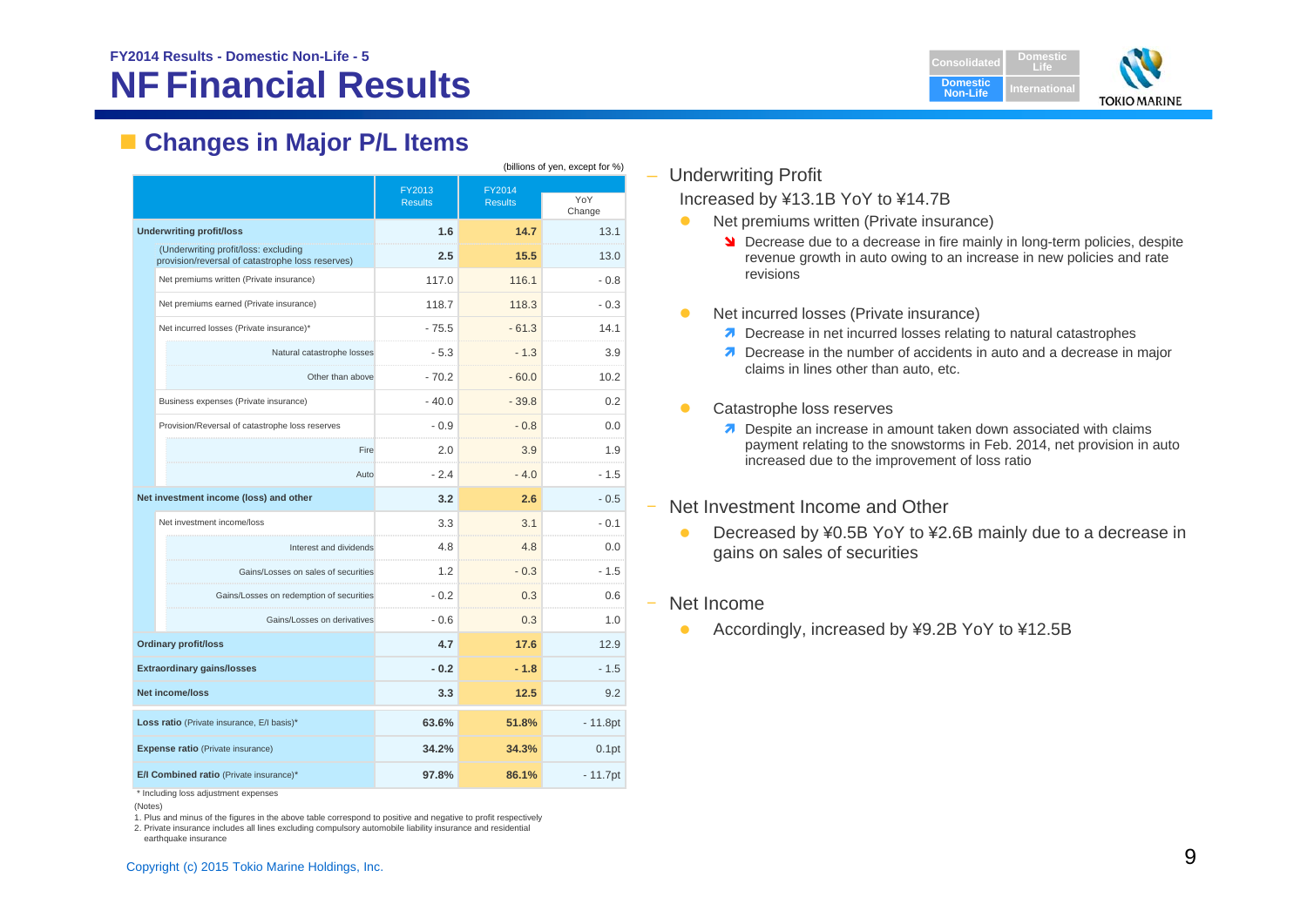

## **Annualized Premiums (ANP)**

|                         |                                                             |       |               | (billions of yen) |
|-------------------------|-------------------------------------------------------------|-------|---------------|-------------------|
|                         | FY2013<br><b>FY2014</b><br><b>Results</b><br><b>Results</b> |       | YoY<br>Change |                   |
| <b>New policies ANP</b> |                                                             | 95.0  | 114.1         | 19.0              |
|                         | <b>In-force policies ANP</b>                                | 533.3 | 764.4         | 231.1             |
|                         | Excluding impact from<br>the merger with FL                 | 533.3 | 610.1         | 76.7              |

## **Key Figures in Financial Accounting**

|                        |                              |                          |                    | (billions of yen) |
|------------------------|------------------------------|--------------------------|--------------------|-------------------|
|                        |                              | FY2013<br><b>Results</b> | FY2014<br>Results* | YoY<br>Change     |
| <b>Ordinary income</b> |                              | 746.2                    | 1,033.0            | 286.8             |
|                        | Insurance premiums and other | 645.5                    | 776.6              | 131.0             |
| <b>Net income</b>      |                              | 10.7                     | 27.9               | 17.2              |
|                        | <b>Core operating profit</b> | 21.3                     | 23.1               | 1.8               |

\*Note: Since TMNL and FL merged on October 1st 2014, FY2014 results of TMNL are the sum of its pre-merger results in the first half (April - September) and post-merger results in and after October 2014

– New Policies ANP

- Increased by 20.1% YoY due to favorable sales growth in the first-sector line and individual annuity
- In-force Policies ANP
	- Increased by 43.3% from the end of FY2013 due to a steady increase in new policies, in addition to incorporating FL's policies through the merger with FL

– Net Income

● Increased by ¥17.2B YoY to ¥27.9B mainly due to the recording of deferred tax assets of FL

### – Core Operating Profit

● Increased by ¥1.8B YoY to ¥23.1B mainly due to incorporating profit of FY2014 second half associated with FL's policies through the merger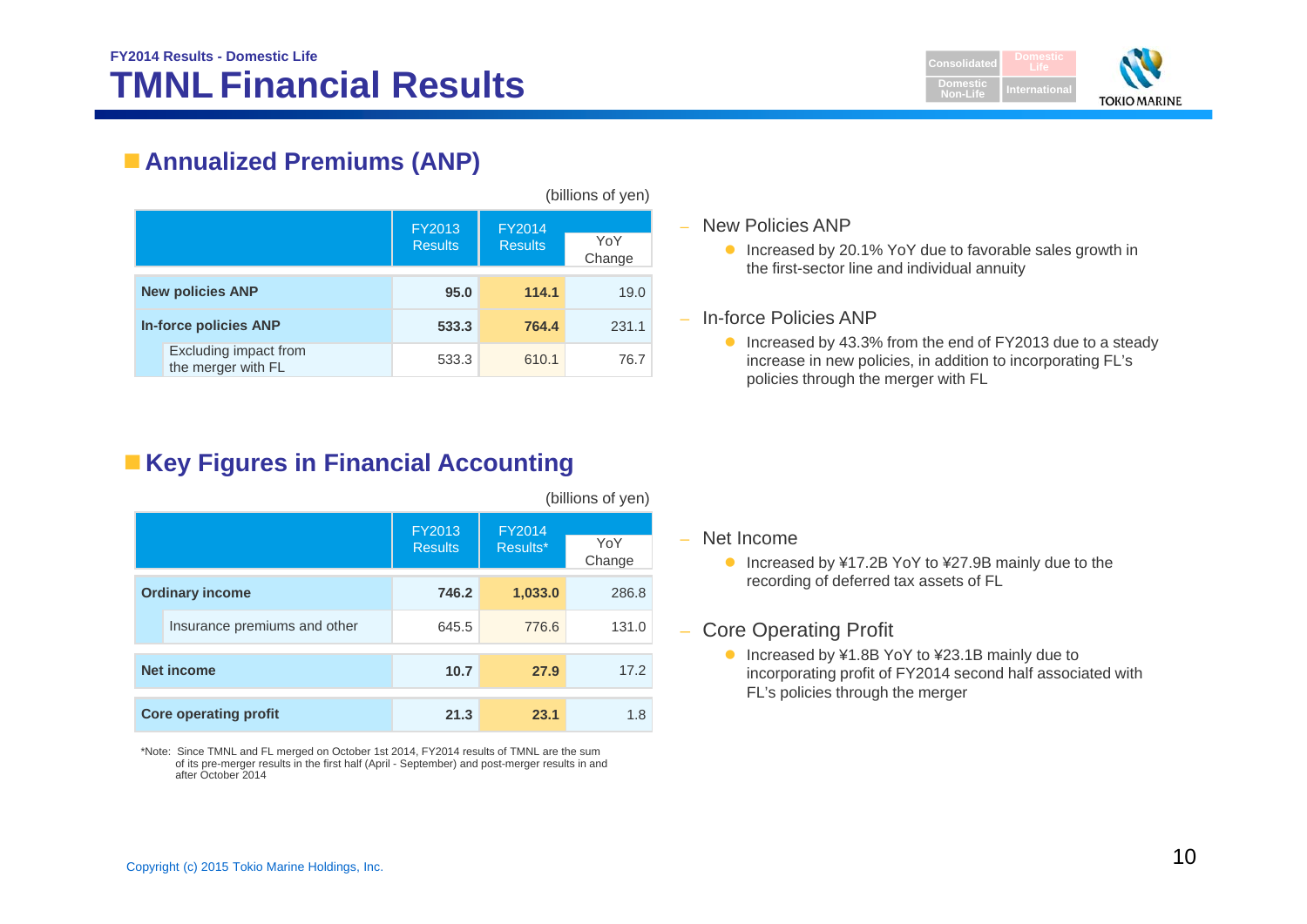## **Net Premiums Written**



| (billions of yen, except for %)   |                         |                         |        |               |                          |
|-----------------------------------|-------------------------|-------------------------|--------|---------------|--------------------------|
|                                   | FY2013                  | FY2014                  |        |               |                          |
|                                   | <b>Results</b>          | <b>Results</b>          | YoY    |               | (Ref.)                   |
| Applied FX rate<br>(USD/JPY)      | As of end-<br>Dec. 2013 | As of end-<br>Dec. 2014 | Change | $\frac{0}{0}$ | YoY<br>(Excluding        |
|                                   | JPY 105.3               | JPY 120.5               |        |               | FX effects) <sup>2</sup> |
| North America                     | 520.9                   | 631.2                   | 110.2  | 21%           | 6%                       |
| Europe<br>(incl. Middle East)     | 157.6                   | 154.6                   | $-3.0$ | $-2%$         | $-9%$                    |
| South &<br><b>Central America</b> | 107.1                   | 132.1                   | 25.0   | 23%           | 21%                      |
| Asia                              | 100.6                   | 116.6                   | 15.9   | 16%           | 5%                       |
| Reinsurance                       | 107.3                   | 149.5                   | 42.1   | 39%           | 23%                      |
| Total Non-Life <sup>*1</sup>      | 993.7                   | 1,184.7                 | 190.9  | 19%           | 7%                       |
| Life                              | 80.7                    | 117.9                   | 37.2   | 46%           | 33%                      |
| <b>Total</b>                      | 1,074.5                 | 1,302.6                 | 228.1  | 21%           | 9%                       |

\*1: Total Non-Life figures include some life insurance figures of composite overseas subsidiaries

\*2: Excluding FX effects due to yen conversion

 Net premiums written increased by 21% YoY mainly due to the progress of growth measures in each business segment and the depreciation of the yen

#### North America

 $\bullet$  Increased mainly due to high retention ratio and rate increases on the renewal book at Philadelphia and Delphi

#### Europe

 $\bullet$  Decreased mainly due to maintaining underwriting discipline in the softening market at Tokio Marine Kiln

#### South & Central America

 $\bullet$  Increased mainly due to strong sales of auto insurance in Brazil outperforming the market average

#### Asia

 $\bullet$  Increased mainly due to strong sales of auto insurance in Taiwan, Malaysia and India, despite the decrease in Thailand due to the slowdown in auto sales

#### Reinsurance

 $\bullet$  Increased mainly due to expansion of non-catastrophe business and an increase in multi-year policies, despite the softening of the market

#### Life

Ô Increased due to sales growth in Singapore and Malaysia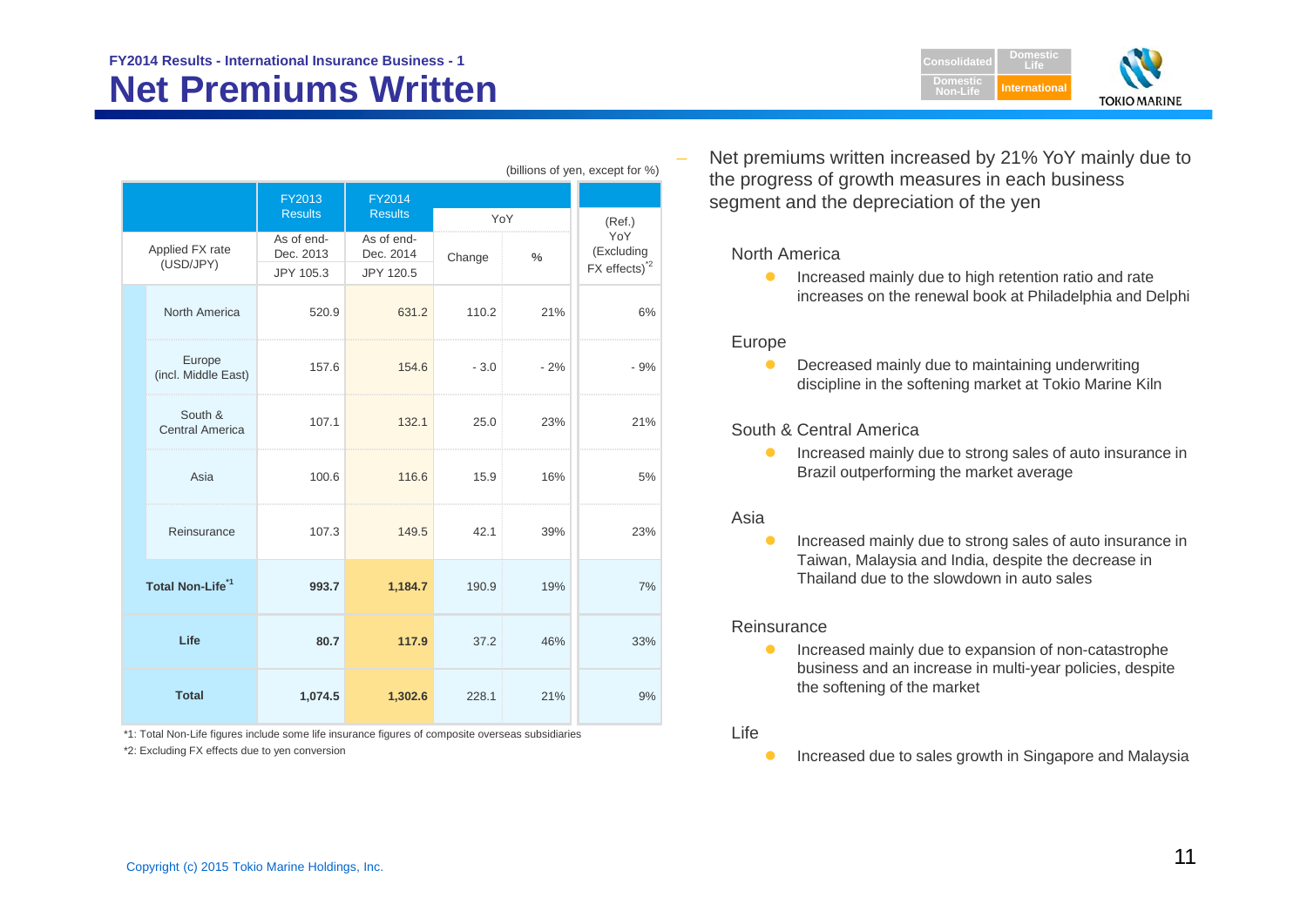## **Adjusted Earnings**



| (billions of yen, except for %) |                                    |                                      |                                      |                         |        |                                                              |
|---------------------------------|------------------------------------|--------------------------------------|--------------------------------------|-------------------------|--------|--------------------------------------------------------------|
|                                 |                                    | FY2013<br><b>Results</b>             | <b>FY2014</b><br><b>Results</b>      | YoY                     |        | (Ref.)                                                       |
|                                 | Applied FX rate<br>(USD/JPY)       | As of end-<br>Dec. 2013<br>JPY 105.3 | As of end-<br>Dec. 2014<br>JPY 120.5 | Change<br>$\frac{0}{6}$ |        | YoY<br>(Excluding<br>$FX$ effects) <sup><math>2</math></sup> |
|                                 | North America                      | 73.4                                 | 87.2                                 | 13.7                    | 19%    | 4%                                                           |
|                                 | Europe<br>(incl. Middle East)      | 23.2                                 | 19.6                                 | $-3.6$                  | $-16%$ | $-22%$                                                       |
|                                 | South &<br>Central America         | 1.8                                  | 5.8                                  | 4.0                     | 214%   | 209%                                                         |
|                                 | Asia                               | 23.8                                 | 17.3                                 | $-6.4$                  | $-27%$ | $-36%$                                                       |
|                                 | Reinsurance                        | 14.9                                 | 9.6                                  | $-5.3$                  | $-36%$ | $-44%$                                                       |
|                                 | Total Non-Life <sup>*1</sup>       | 136.9                                | 138.6                                | 1.6                     | 1%     | $-10%$                                                       |
|                                 | Life                               | 2.2                                  | 9.4                                  | 7.2                     | 327%   | 298%                                                         |
|                                 | <b>Total</b><br>(After adjustment) | 136.9                                | 145.5                                | 8.5                     | 6%     | $-6%$                                                        |

\*1: Total Non-Life figures include some life insurance figures of composite overseas subsidiaries \*2: Excluding FX effects due to yen conversion

 Adjusted earnings increased by ¥8.5B YoY mainly due to the progress of growth measures in each business segment and the depreciation of the yen, despite the reversal effect of a decrease in reserves in FY2013 related to Thai flood and an increase in natural catastrophe losses compared to FY2013

#### North America

- $\bullet$  Increased mainly due to an expansion of business at Philadelphia, despite an increase in natural catastrophe losses
- $\bullet$  Increased mainly due to an increase in investment income at Delphi associated with an increase in investment assets

#### Europe

 $\bullet$  Decreased mainly due to several large losses and increase in integration expenses at Tokio Marine Kiln, despite the benign natural catastrophe losses

#### South & Central America

 $\bullet$  Increased mainly due to strong sales of auto insurance and improved expense ratio of auto insurance in Brazil

#### Asia

 $\bullet$  Decreased mainly due to the reversal effect of a decrease in reserves in FY2013 related to Thai flood

#### Reinsurance

 $\bullet$  Decreased mainly due to impact of natural catastrophe losses (includes an increase in reserves for claims occurred in previous years) and foreign exchange losses associated with the appreciation of the dollar to the euro

#### Life

 $\bullet$  Increased mainly due to an increase in new business in Singapore and the change of the market environment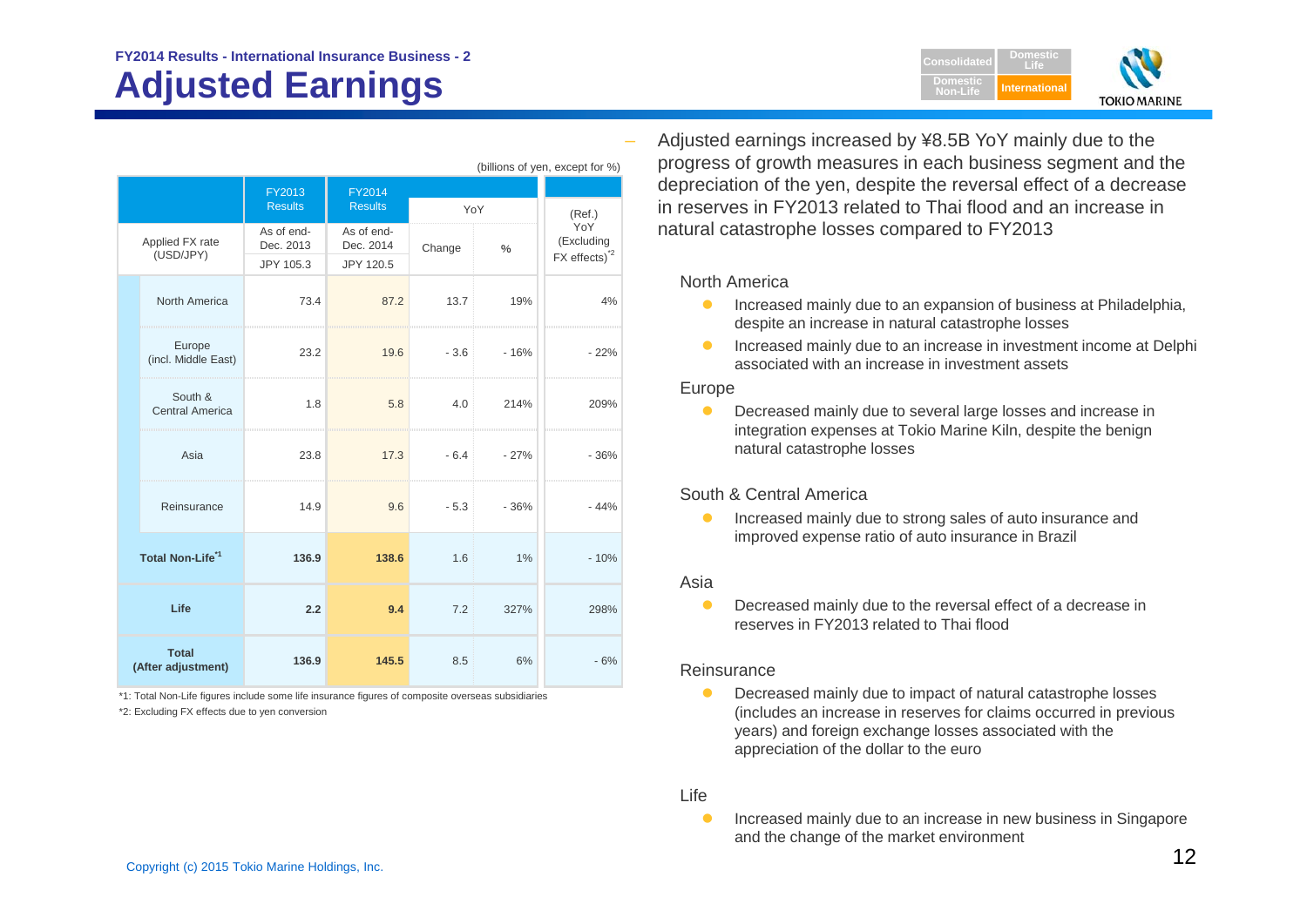## **PHLY / Delphi / TMK (Lloyd's business)**



## **Net Premiums Written**

| ww.community.com<br>(billions of yen, except for %)   |                         |                         |        |       |                   |
|-------------------------------------------------------|-------------------------|-------------------------|--------|-------|-------------------|
|                                                       | <b>FY2013</b>           | <b>FY2014</b>           |        |       |                   |
|                                                       | <b>Results</b>          | <b>Results</b>          | YoY    |       | (Ref.)            |
| Applied FX rate                                       | As of end-<br>Dec. 2013 | As of end-<br>Dec. 2014 | Change | $\%$  | YoY<br>(Excluding |
| (USD/JPY)                                             | <b>JPY 105.3</b>        | JPY 120.5               |        |       | FX effects)       |
| Philadelphia                                          | 260.8                   | 323.9                   | 63.1   | 24%   | 9%                |
| Delphi                                                | 197.7                   | 236.6                   | 38.9   | 20%   | 5%                |
| Tokio Marine Kiln (Lloyd's business)<br>(former Kiln) | 130.7                   | 125.9                   | $-4.8$ | $-4%$ | $-11\%$           |

\* Excluding FX effects due to yen conversion

## **Adjusted Earnings**

|                                                       | <b>FY2013</b><br><b>Results</b> | <b>FY2014</b><br><b>Results</b> | YoY    |        | (Ref.)            |
|-------------------------------------------------------|---------------------------------|---------------------------------|--------|--------|-------------------|
| Applied FX rate                                       | As of end-<br>Dec. 2013         | As of end-<br>Dec. 2014         | Change | $\%$   | YoY<br>(Excluding |
| (USD/JPY)                                             | JPY 105.3                       | JPY 120.5                       |        |        | FX effects)       |
| Philadelphia                                          | 36.0                            | 42.3                            | 6.3    | 18%    | 3%                |
| Delphi                                                | 33.2                            | 40.2                            | 7.0    | 21%    | 6%                |
| Tokio Marine Kiln (Lloyd's business)<br>(former Kiln) | 22.3                            | 19.8                            | $-2.5$ | $-11%$ | - 18%             |

\* Excluding FX effects due to yen conversion

Excluding FX criticis due to yell conversion that the state of the state of the copyright (c) 2015 Tokio Marine Holdings, Inc. 13

#### (billions of yen, except for %)

\*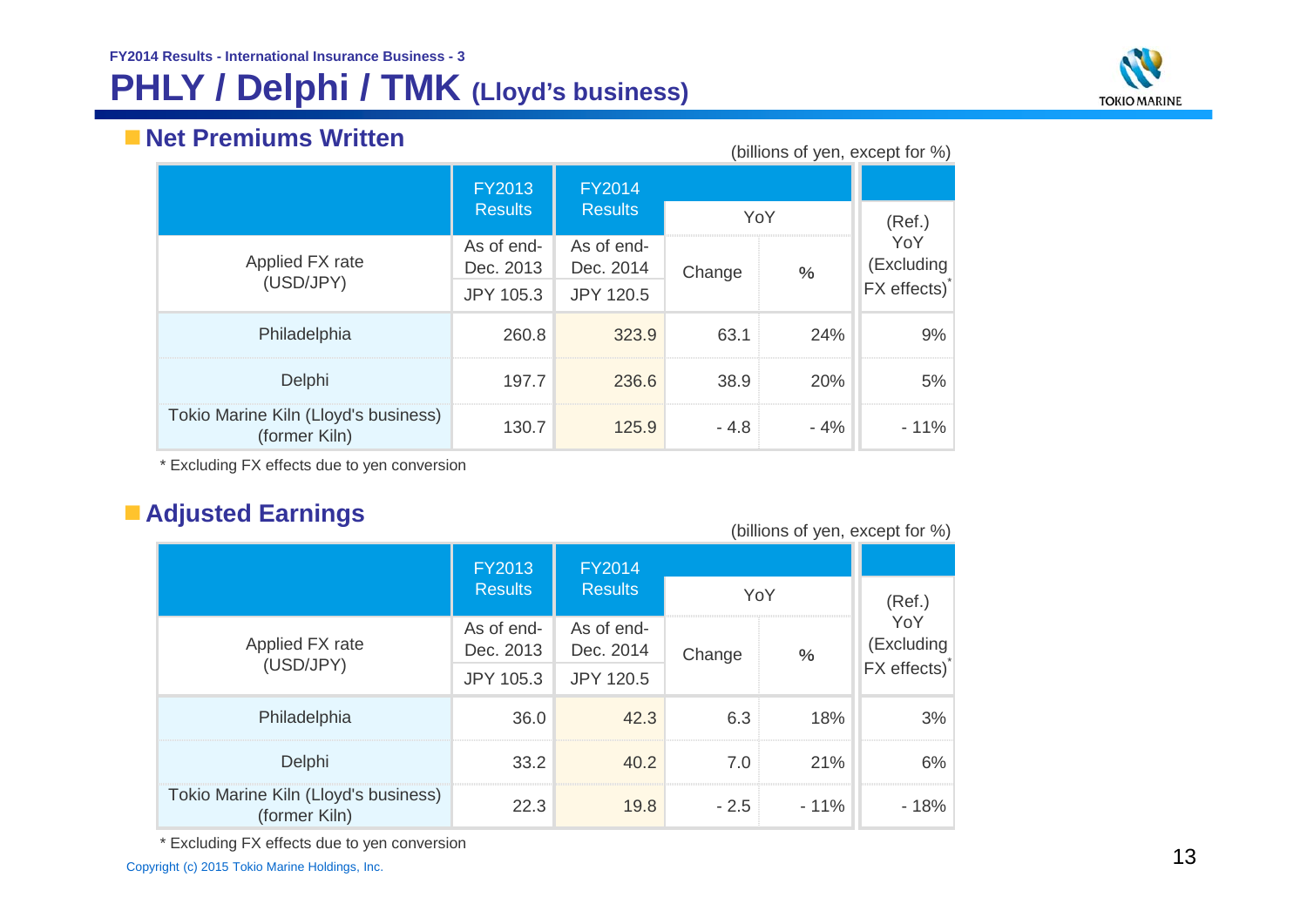## **FY2014 Results - Adjusted Earnings Adjusted Earnings (Group Total)**

| <b>Consolidated</b>          | <b>Domestic</b><br>ll i fel |                     |
|------------------------------|-----------------------------|---------------------|
| <b>Domestic</b><br>Non-Life: | <b>International</b>        |                     |
|                              |                             | <b>TOKIO MARINE</b> |

|                                   |                                      |                          |                                 | (billions of yen) |
|-----------------------------------|--------------------------------------|--------------------------|---------------------------------|-------------------|
|                                   | <b>Business Domain</b>               | FY2013<br><b>Results</b> | <b>FY2014</b><br><b>Results</b> | Change            |
|                                   | <b>Domestic Non-Life</b>             | 34.0                     | 122.5                           | 88.5              |
|                                   | <b>TMNF</b>                          | 35.0                     | 113.7                           | 78.7              |
|                                   | <b>NF</b>                            | 2.7                      | 12.2                            | 9.5               |
|                                   | Other                                | $-3.7$                   | $-3.4$                          | 0.3               |
|                                   | Domestic Life <sup>*1</sup>          | 104.5                    | 139.8                           | 35.3              |
|                                   | TMNL*2                               | 90.9                     | 142.0                           | 51.1              |
|                                   | $FI$ $*3$                            | 14.0                     | <u>mananananana</u>             | $-14.0$           |
|                                   | Other                                | $-0.4$                   | $-2.2$                          | $-1.8$            |
|                                   | <b>International Insurance</b>       | 136.9                    | 145.5                           | 8.5               |
|                                   | North America                        | 73.4                     | 87.2                            | 13.7              |
|                                   | Europe (incl. Middle East)           | 23.2                     | 19.6                            | $-3.6$            |
|                                   | South & Central America              | 1.8                      | 5.8                             | 4.0               |
|                                   | Asia                                 | 23.8                     | 17.3                            | $-6.4$            |
|                                   | Reinsurance                          | 14.9                     | 9.6                             | $-5.3$            |
|                                   | International Non-Life <sup>*4</sup> | 136.9                    | 138.6                           | 1.6               |
|                                   | International Life                   | 2.2                      | 9.4                             | 7.2               |
|                                   | <b>Financial &amp; General</b>       | 2.5                      | 4.0                             | 1.5               |
|                                   | <b>Group Total</b>                   | 278.1                    | 412.0                           | 133.9             |
| <b>Adjusted ROE (Group total)</b> |                                      | 7.6%                     | 9.3%                            | 1.8%              |

\*1: Excluding capital transactions

\*2: FY2014 results reflects the impact of the merger of TMNL and FL in Oct. 2014

\*3: From FY2014 results, figures are included in TMNL

\*4: International Non-Life figures include some life insurance figures of composite overseas subsidiaries

Group total adjusted earnings increased by ¥133.9B YoY to ¥412.0B with Adjusted ROE of 9.3%

#### **Domestic Non-Life**

TMNF: Increased by ¥78.7B YoY to ¥113.7B

- **A** Profitability improvements in auto
- **7** Decrease in net incurred losses relating to natural catastrophes
- Reversal effect of major claims occurred in FY2013

#### **Domestic Life**

Increased by ¥35.3B YoY to ¥ 139.8B

- **N** Reversal effect of the FY2013 increase in EV due to changes in assumptions\* used for calculation of EV \*mainly due to the impact of reducing "mortality and morbidity rates" mainly in mortality rates
- **7** Change in risk discount rate associated with interest rate changes
- Recording of deferred tax assets of FL
- **A** Impact of the decrease in corporate tax rate

#### **International Insurance**

Increased by ¥8.5B YoY to ¥ 145.5B

- **N** Reversal effect of the decrease in net incurred losses related to Thai flood recorded in FY2013
- **7** Earnings growth in North America, South & Central America and International Life businesses
- **7** Positive impact of the depreciation of the yen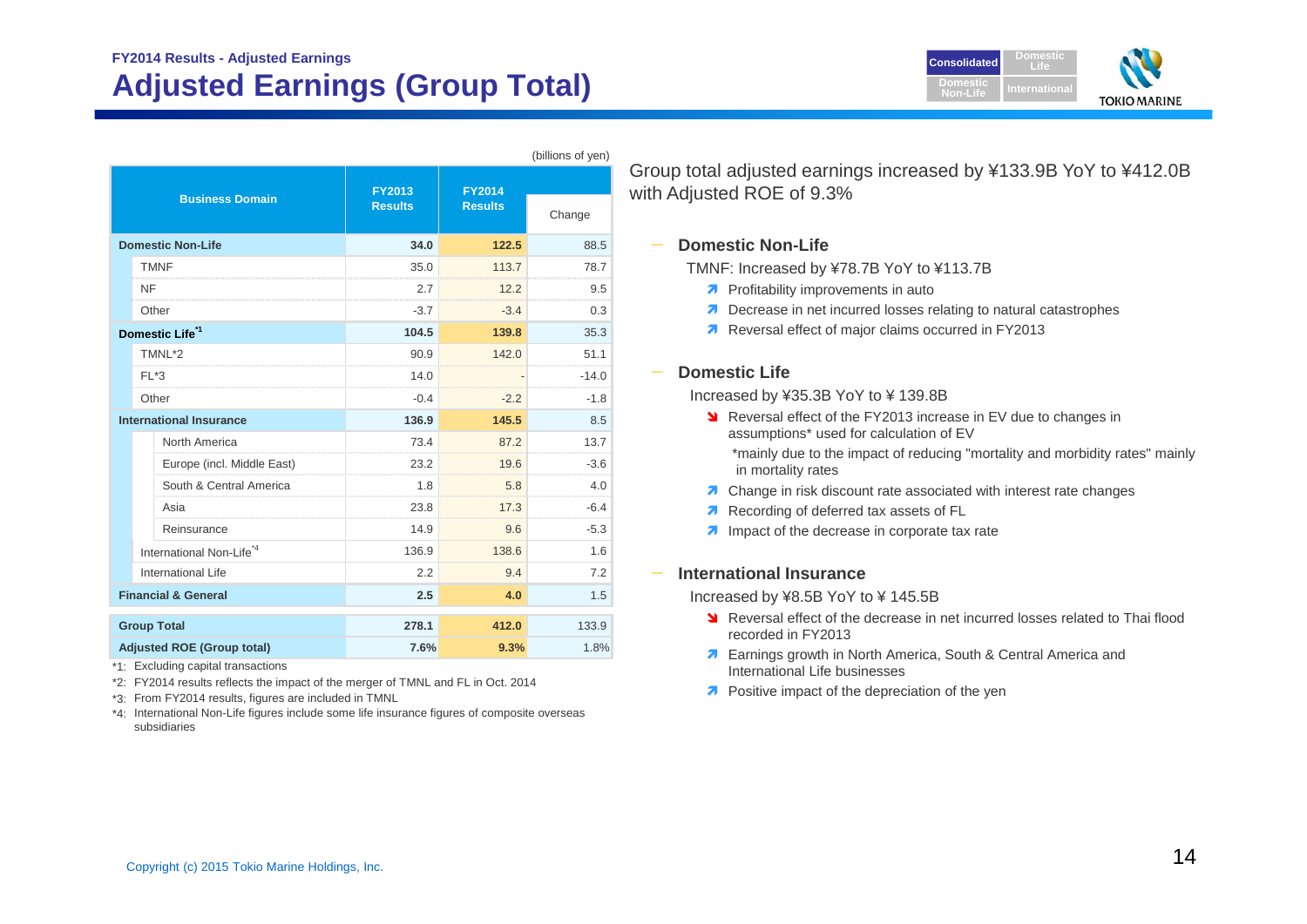

# **II. FY2015 Projections**

#### **Reference**

| Assumptions used for FY2015 Projections |                                  |  |  |
|-----------------------------------------|----------------------------------|--|--|
| <b>FX</b> rate<br>(USD/JPY)             | <b>Nikkei Stock Average</b>      |  |  |
| JPY 120.17<br>(end of Mar. 2015)        | 19,207 yen<br>(end of Mar. 2015) |  |  |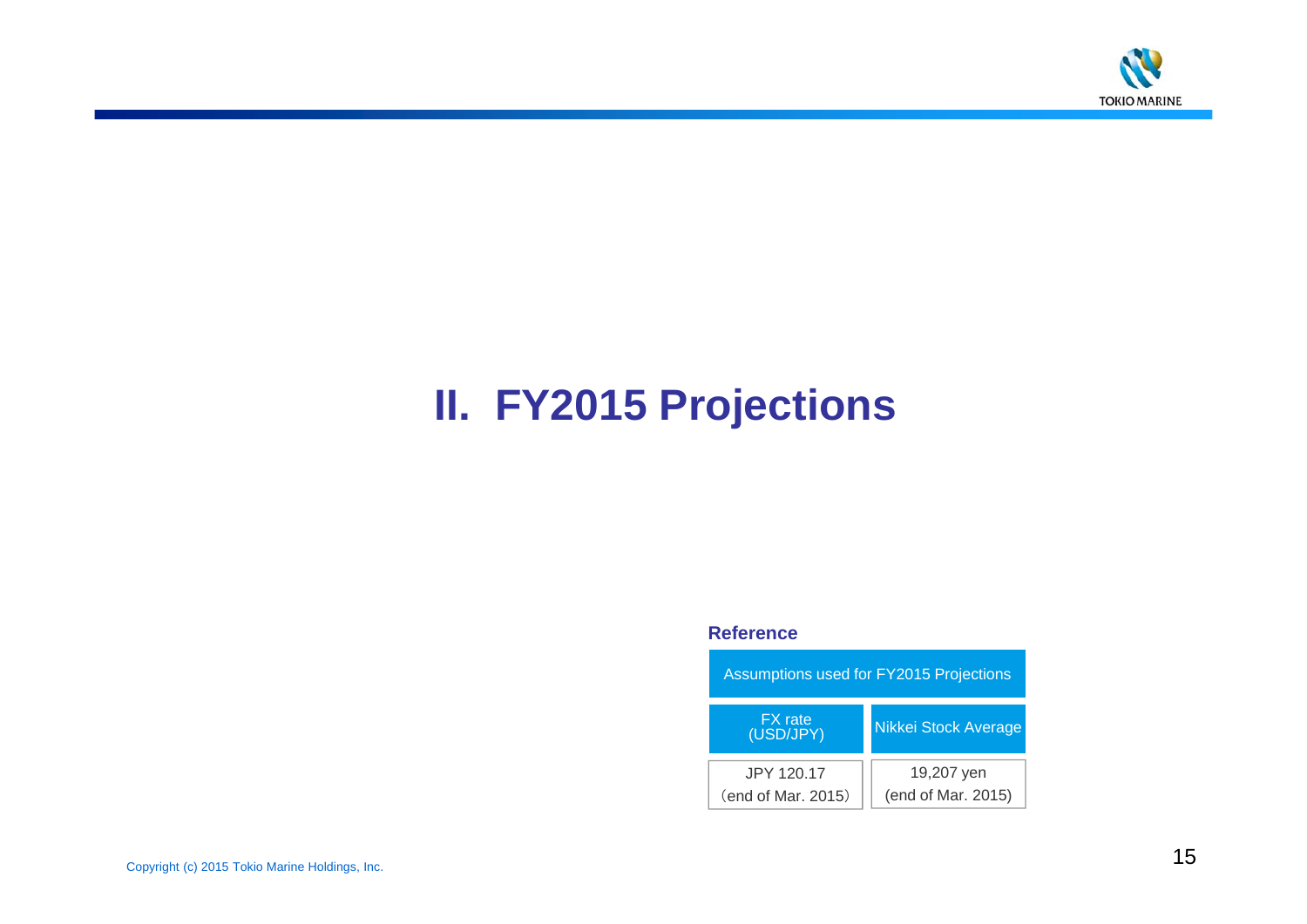## **FY2015 Projections - Consolidated Projections- 1** Consolidated Projections Overview (1)



- $\blacksquare$  Net premiums written: increase mainly due to domestic non-life business
- Life insurance premiums: increase mainly due to a decrease in surrender of variable annuities, etc. in domestic life business
- Ordinary profit: decrease mainly due to assuming an average level of natural catastrophes which were at a low level in FY2014 in domestic non-life business and overseas subsidiaries
- Net income: decrease due to the same factors in ordinary profit (In FY2014, negative effect of the reduction of deferred tax assets owing to the decrease in corporate tax rate was mostly offset by the positive effect of tax reduction)



※1 Since Tokio Marine & Nichido Life (TMNL) and Tokio Marine & Nichido Financial Life (FL) merged on October 1st 2014, FY2014 results for TMNL are the sum of its pre-merger results in the first half (April - September) and post-merger results in and after October 2014. FL's FY2014 results show its pre-merger results in the first half.

※2 "Net income (TMHD Consolidated)" will be reported as "Net income attributable to owners of the parent" from FY2015 Projections

Experience the contract of the contract of the contract of the second contract of the second contract of the second contract of the second contract of the second second contract of the second second contract of the second

FY2014Results

FY2015Projections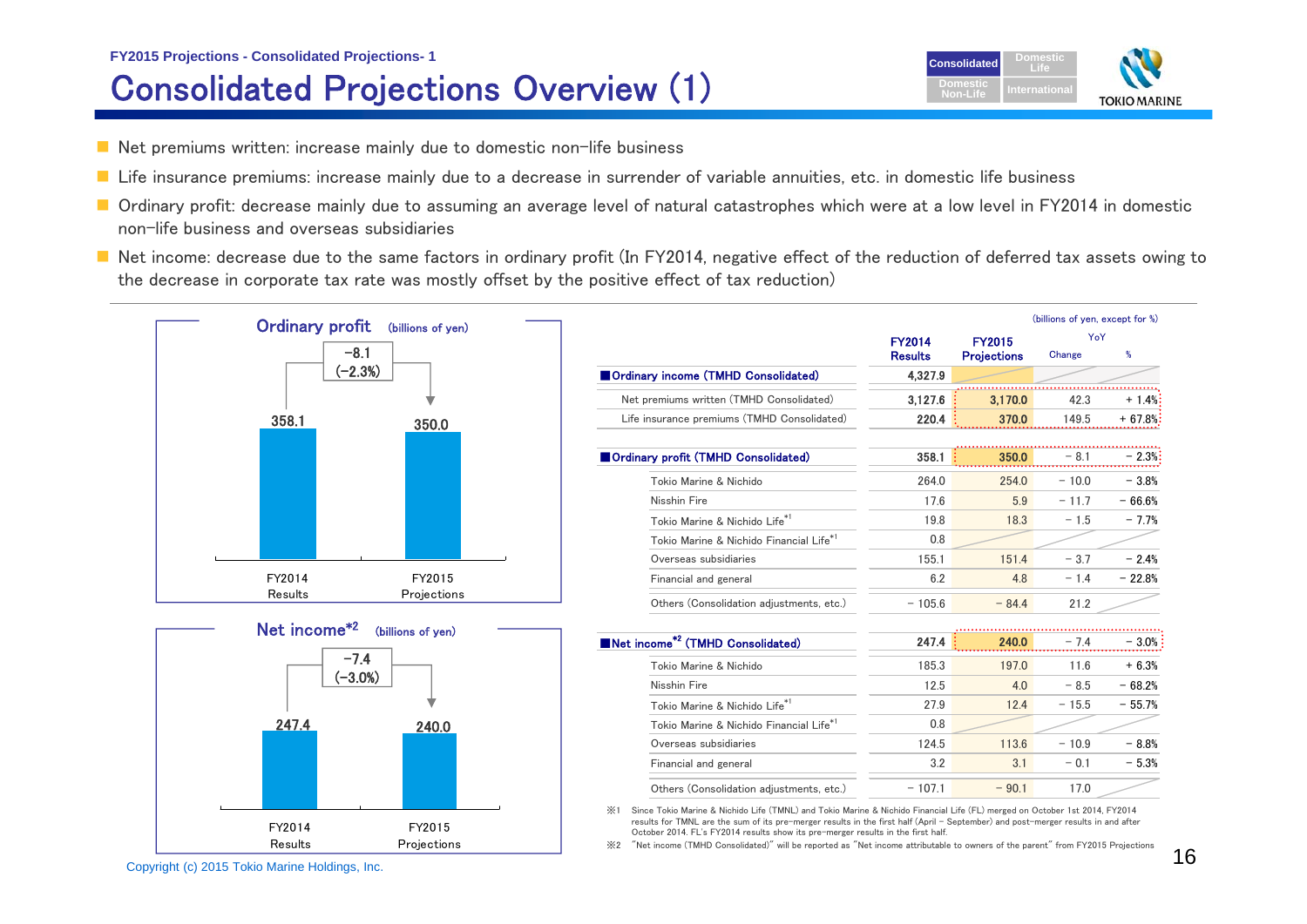## Consolidated Projections Overview (2)



### Ordinary Profit (billions of yen)



Dnl: Domestic Non-life

- Dl: Domestic life
- Ovs: Overseas subsidiaries
- F&G : Financial and General
- Adj etc. : Consolidation adjustments, etc.

On this page, figures of each business domain are calculated as follows, and they differ form segment information in the Summary Report.

Domestic Non-Life : Total of TMNF and NF Domestic Life : TMNL and former FL

Consolidation adjustments, etc. : Total of the followings: i) purchase method adjustments, ii) amortization of goodwill and negative goodwill, and iii) others (elimination, etc.)

\*The amount of dividends transferred between overseas subsidiaries which is to be eliminated on a consolidated basis, are deducted from the amount of ordinary profit associated with "Overseas Subsidiaries"

### Domestic Non-Life

**•** Projected to decrease mainly due to assuming an average level of natural catastrophe losses as well as an increase in net provision for catastrophe loss reserves both at TMNF and NF

#### Domestic Life

**•** Projected to decrease due to an increase in expenses associated with new policies, etc.

#### Overseas Subsidiaries

**• Projected to decrease mainly due to assuming an** average level of natural catastrophe losses

#### Consolidation Adjustments, etc.

● Negative adjustment is projected to decrease mainly due to a decrease in elimination of intra-group dividends associated with a decrease in dividends from consolidated subsidiaries at TMNF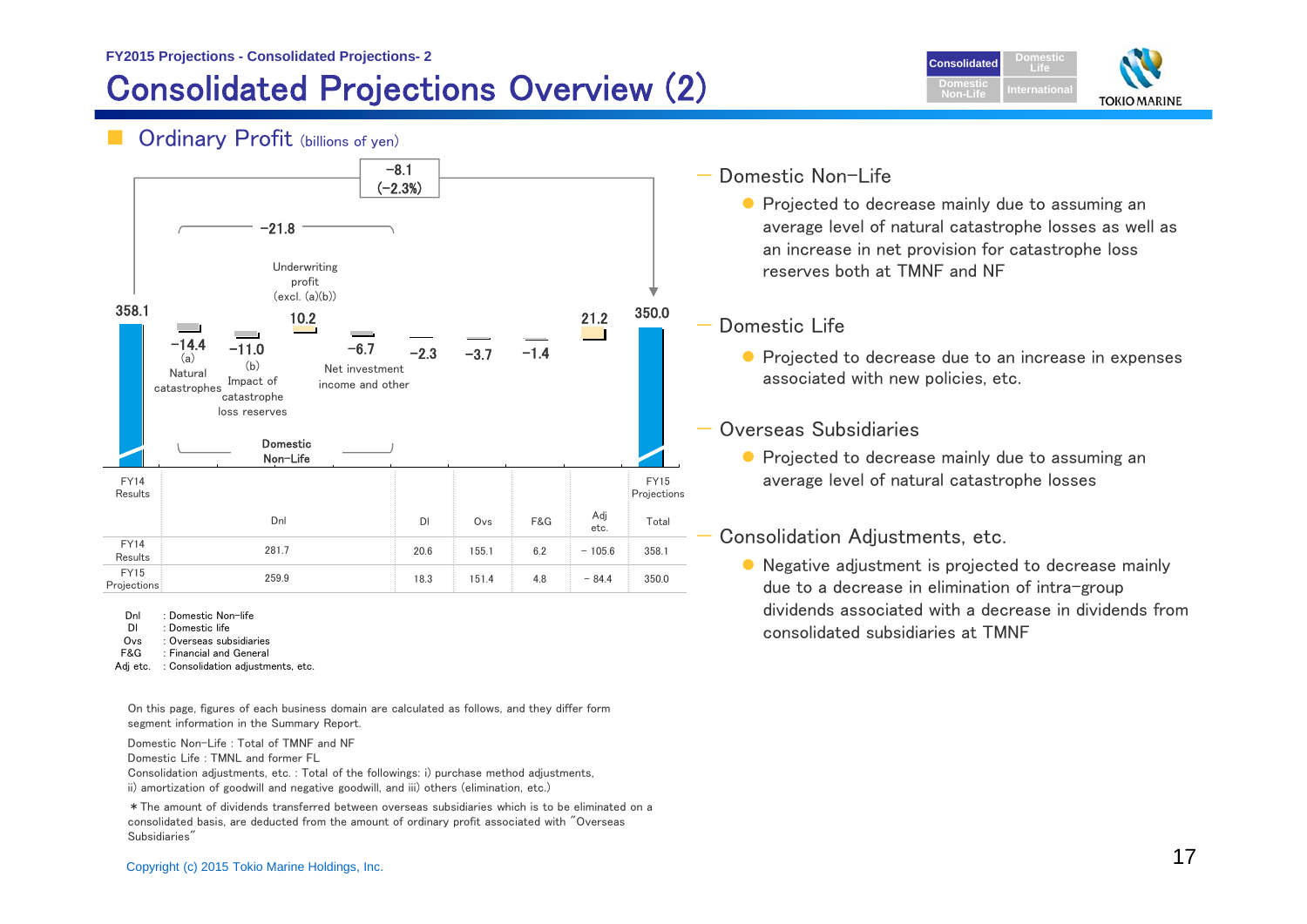

### **Adjusted Net Income (Group total)**

#### **Enhancing comparability**

- $\bullet$  For the Group total, **"Adjusted Net Income"**  based on financial accounting is used from the perspective of enhancing comparability
- $\bullet$  Profit indicator for the Group total as the base for calculating capital efficiency (adjusted ROE)

### **Business Unit Profits**

#### **Creating long-term corporate value**

- O For each business domain, **"Business Unit Profits"** is used from the perspective of accurately assessing corporate value including economic value, etc. for the purpose of longterm expansion
- $\bullet$  Introduce MCEV (market-consistent embedded value) for domestic life, which reflects the economic value of the business more accurately

|                          |                                                               | <b>Adjusted Net Income</b>                          | <b>Business Unit Profits</b>                       |
|--------------------------|---------------------------------------------------------------|-----------------------------------------------------|----------------------------------------------------|
| <b>Domestic non-life</b> | Gains or losses on sales of<br>business-related equities      | Included                                            | <b>Excluded</b>                                    |
|                          | Provision for reserves of capital<br>nature, etc.             | <b>Excluded</b>                                     | <b>Fxcluded</b>                                    |
| <b>Domestic life</b>     |                                                               | Adjust the financial accounting<br>basis net income | Increase in MCEV<br>during the current fiscal year |
| Other than the above     | Amortization of goodwill and<br>other intangible fixed assets | <b>Fxcluded</b>                                     | Excluded                                           |

#### **<Main differences>**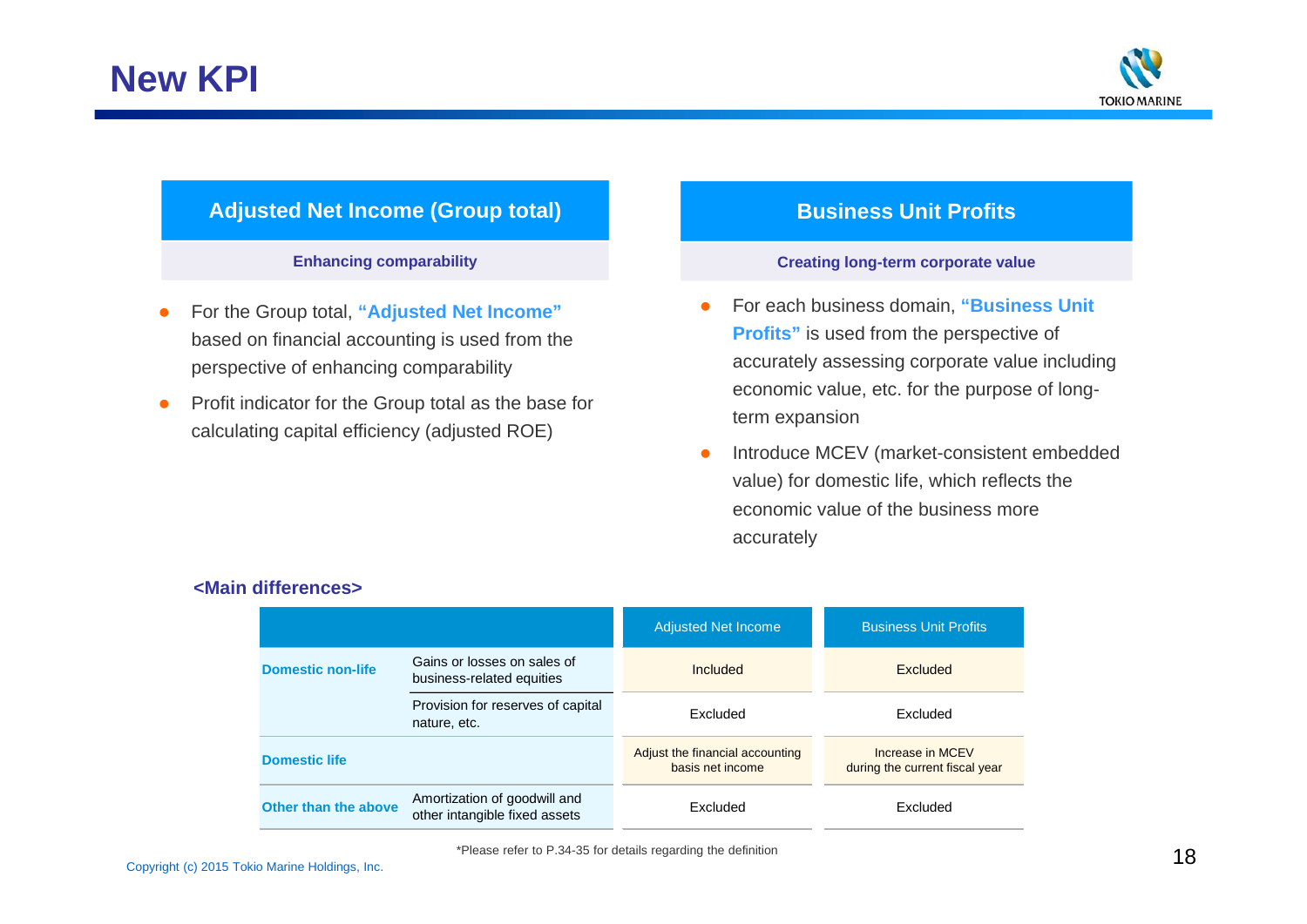## **FY2015 Projections - Adjusted Net Income Adjusted Net Income**(**Group**)



■ Adjusted Net Income is projected to increase by ¥3.7B YoY to ¥327.0B with Adjusted ROE of 7.8%.

(On a corrected basis\*, Adjusted Net Income is an increase by ¥28.9B YoY and Adjusted ROE by +0.2pts YoY)

\* Adjusted Net Income : Amount of claims related to natural disasters is adjusted to the average level

Adjusted Net Assets : Share prices and exchange rates are adjusted to the level at the end of FY 2014



### **Adjusted Net Income Reconciliation of Adjusted Net Income \*1**

|        |                                                                                  | <b>FY2014</b><br><b>Results</b> | <b>FY2015</b><br><b>Projections</b> | YoY     |  |  |  |
|--------|----------------------------------------------------------------------------------|---------------------------------|-------------------------------------|---------|--|--|--|
|        | Net income(consolidated) <sup>*2</sup>                                           | 247.4                           | 240.0                               | $-7.4$  |  |  |  |
| $+$    | Provision for catastrophe loss<br>reserves <sup>*3</sup>                         | 45.6                            | 55.0                                | 9.4     |  |  |  |
| $^{+}$ | Provision for contingency<br>reserves <sup>*3</sup>                              | 5.3                             | 0.0                                 | $-5.3$  |  |  |  |
| $^{+}$ | Provision for price<br>fluctuationreserves <sup>*3</sup>                         | 2.8                             | 2.0                                 | $-0.8$  |  |  |  |
|        | Gains or losses on sales or<br>valuation of ALM bonds and<br>interest rate swaps | 3.7                             | 2.0                                 | $-1.7$  |  |  |  |
|        | Gains or losses on sales or<br>valuation of fixed assets                         | $-9.3$                          | $-1.0$                              | 8.3     |  |  |  |
| $^{+}$ | Amortization of goodwill and other<br>intangible fixed assets                    | 32.5                            | 31.0                                | $-1.5$  |  |  |  |
|        | Other extraordinary gains/losses,<br>valuation allowances, etc.                  | 16.1                            | 0.0                                 | $-16.1$ |  |  |  |
|        | <b>Adjusted Net Income</b><br>323.3<br>327.0<br>3.7                              |                                 |                                     |         |  |  |  |
| $*1$   | Each adjustment is on an after-tax basis                                         |                                 |                                     |         |  |  |  |

\*2 Net income attributable to owners of the parent

 $\sim$  2015  $\pm$  2015  $\pm$  2015  $\pm$  2015  $\pm$  2015  $\pm$  2015  $\pm$  2015  $\pm$  2015  $\pm$  2015  $\pm$  2015  $\pm$  2015  $\pm$  2015  $\pm$  2015  $\pm$  2015  $\pm$  2015  $\pm$  2015  $\pm$  2015  $\pm$  2015  $\pm$  2015  $\pm$  2015  $\pm$  2015  $\pm$  2015 \*3 Reversals are subtracted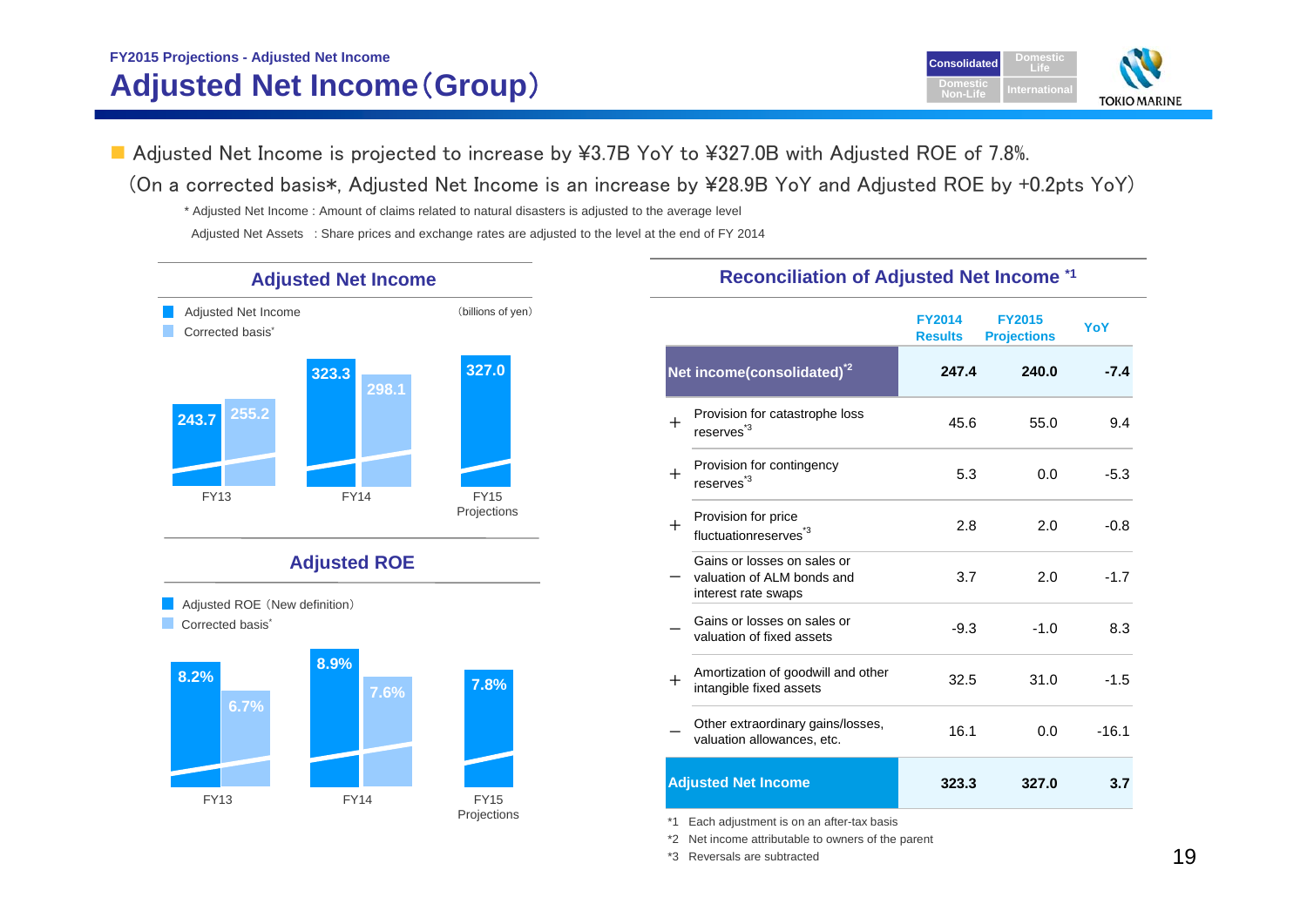### **FY2015 Projections - Business Unit Profits Business Unit**

 **Domestic Non-Life**

| usiness Unit Profits   |                |                     |                   |                                      |  |  |
|------------------------|----------------|---------------------|-------------------|--------------------------------------|--|--|
|                        |                |                     | (billions of yen) |                                      |  |  |
| <b>Business Domain</b> | <b>FY2014</b>  | <b>FY2015</b>       |                   | Domestic Non-Life                    |  |  |
|                        | <b>Results</b> | <b>Projections</b>  | Change            | TMNF: Projected to incre             |  |  |
| mestic Non-Life        | 122.5          | 134.0               | 11.5              | Assuming an ave                      |  |  |
| <b>TMNF</b>            | 113.7          | 130.0               | 16.3              | $\overline{\bullet}$ Increase in net |  |  |
| NIE.                   | 100            | $\epsilon$ $\Omega$ | c n               | <b>7</b> Reversal effect             |  |  |



| <b>International Insurance</b> |                                     | 145.5 | 127.0 | $-18.5$ |
|--------------------------------|-------------------------------------|-------|-------|---------|
|                                | North America                       | 87.2  | 90.0  | 2.8     |
|                                | Europe (incl. Middle East)          | 19.6  | 12.0  | $-7.6$  |
|                                | South & Central America             | 5.8   | 4 O   | -1.8    |
|                                | Asia                                | 17.3  | 12.0  | $-5.3$  |
|                                | Reinsurance                         | 9.6   | 11.0  | 14      |
|                                | International Non-Life <sup>3</sup> | 138.6 | 128.0 | $-106$  |
|                                | International Life                  | 9.4   | 2.0   | $-74$   |
|                                |                                     |       |       |         |
| <b>Financial &amp; General</b> |                                     |       |       |         |

| Total | 439.4 | 334.0 |
|-------|-------|-------|
|       |       |       |

\*1: Excluding capital transactions

 **Total**

- \*2: Regarding Domestic Life, because MCEV was adopted, which is effective from FY2015, FY2014 figure is also described based on MCEV
- \*3: International Non-Life figures include some life insurance figures of composite overseas subsidiaries



ease by ¥16.3B YoY to ¥130.0B

- verage level of natural catastrophes
- premiums earned mainly in auto and fire
- of the reduction of deferred tax assets in FY2014 owing to the decrease in corporate tax rate
- $\lambda$  Reversal effect of the negative impact\* due to the progress of the depreciation of the yen, etc. in FY2014

\*Increase in provision for reserves for foreign currency denominated outstanding claims and decrease in gains on FX derivatives

#### Domestic Life

AL: Projected to decrease by ¥99.7B YoY to ¥70.0B mainly due to the reversal effect of temporary increase factors (¥92.8B) in FY2014 and a decrease in new business value owing to the decline in interest rates

> \*Main factors are the recording of deferred tax assets of FL, effect of change in assumptions used due to the decrease in corporate tax rate, and economic variances

International Insurance

Projected to decrease by ¥18.5B YoY to ¥127.0B mainly due to the reversal effect of temporary effects from FY2014

> \*FY2014 results is approx. 125 billion yen based on exchange rate as of the end of Mar. 2015 and assuming an average level of natural catastrophe losses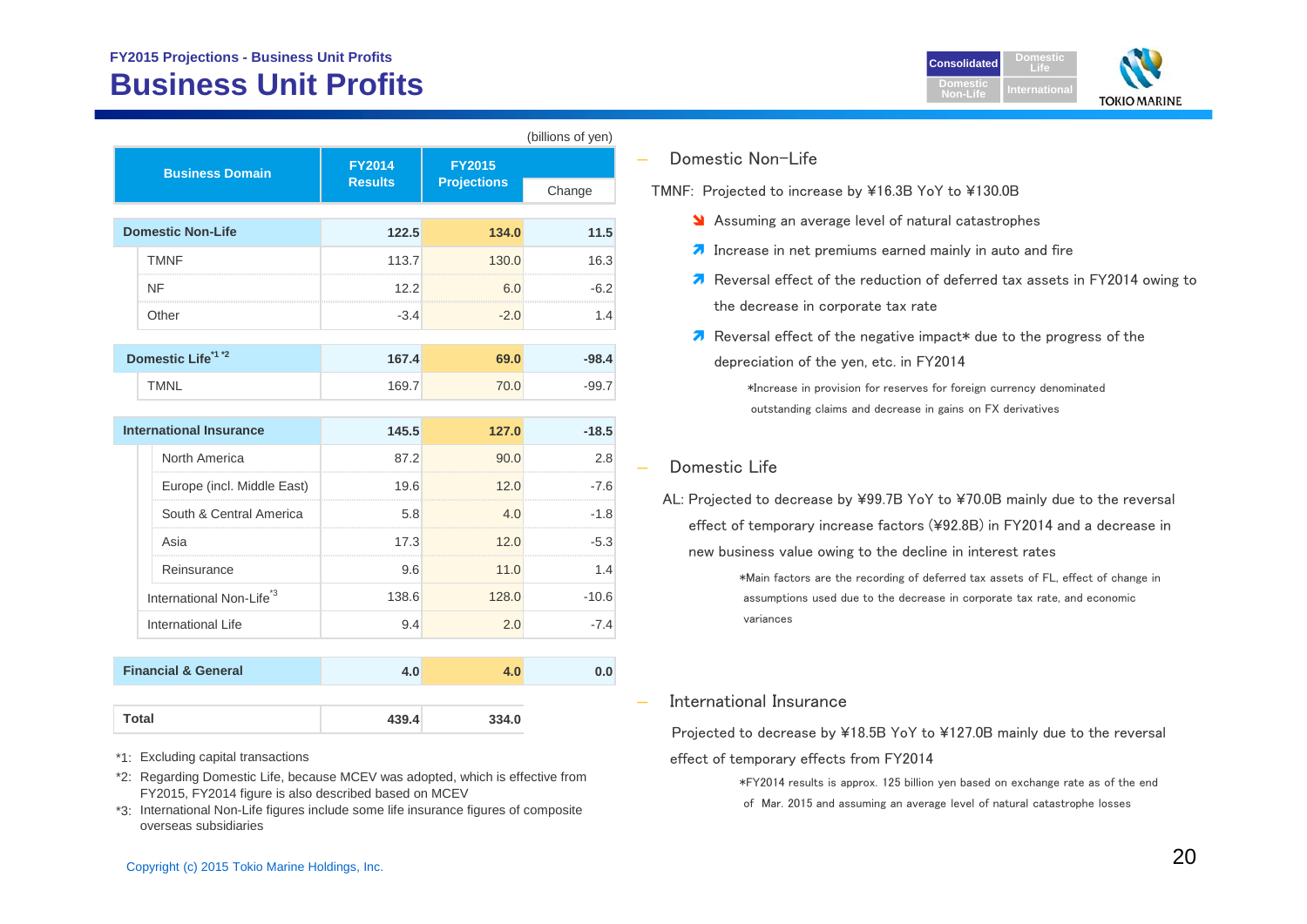## **TMNF Financial Projections**



## **Examples in Major P/L Items**

| $\mu$ ווווטווס טו                                  |                                                                          |                          |                              |         |
|----------------------------------------------------|--------------------------------------------------------------------------|--------------------------|------------------------------|---------|
|                                                    |                                                                          | FY2014<br><b>Results</b> | FY2015<br><b>Projections</b> | YoY     |
|                                                    |                                                                          |                          |                              | Change  |
| <b>Underwriting profit/loss</b>                    |                                                                          | 59.9                     | 58.0                         | $-1.9$  |
| catastrophe loss reserves)                         | (Underwriting profit/loss: excluding Provision/Reversal of               | 124.8                    | 131.7                        | 6.9     |
|                                                    | Net premiums written (Private insurance)                                 | 1,758.9                  | 1,818.7                      | 59.8    |
|                                                    | Net premiums earned (Private insurance)                                  | 1,702.1                  | 1,781.0                      | 78.9    |
|                                                    | Net incurred losses (Private insurance)*                                 | $-995.0$                 | $-1,060.3$                   | $-65.2$ |
|                                                    | Natural catastrophes                                                     | $-27.1$                  | $-40.0$                      | $-12.8$ |
|                                                    | Provision/Reversal of<br>foreign currency denominated outstanding claims | $-14.6$                  | 0.0                          | 14.6    |
|                                                    | Other than above                                                         | $-953.1$                 | $-1,020.3$                   | $-67.1$ |
|                                                    | Business expenses (Private insurance)                                    | $-566.1$                 | $-596.9$                     | $-30.7$ |
| Provision/Reversal of<br>catastrophe loss reserves |                                                                          | $-64.9$                  | $-73.7$                      | $-8.8$  |
|                                                    | Auto                                                                     | $-30.2$                  | $-39.8$                      | $-9.5$  |
|                                                    | Fire                                                                     | $-13.6$                  | $-13.7$                      | $-0.1$  |
|                                                    | Net investment income (loss) and other                                   | 202.5                    | 196.8                        | $-5.7$  |
| Net investment income/loss                         |                                                                          | 218.8                    | 215.1                        | $-3.7$  |
| Interest and dividends                             |                                                                          | 196.4                    | 172.9                        | $-23.4$ |
|                                                    | Dividends from foreign stocks                                            | 69.9                     | 57.3                         | $-12.5$ |
|                                                    | Gains/Losses on sales of securities                                      | 85.8                     | 82.9                         | $-2.8$  |
|                                                    | Impairment losses on securities                                          | $-1.4$                   | 0.0                          | 1.4     |
|                                                    | Gains/Losses on derivatives                                              | $-14.1$                  | 1.8                          | 16.0    |
| <b>Ordinary profit/loss</b>                        |                                                                          | 264.0                    | 254.0                        | $-10.0$ |
| <b>Extraordinary gains/losses</b>                  |                                                                          | $-15.5$                  | $-4.9$                       | 10.5    |
| <b>Net income/loss</b>                             |                                                                          | 185.3                    | 197.0                        | 11.6    |

\*Including loss adjustment expenses

1. Plus and minus of the figures in the above table correspond to positive and negative to profit

2. Private insurance includes all lines excluding compulsory automobile liability insurance and residential earthquake insurance

#### –Underwriting Profit

Projected to decrease by ¥1.9B YoY to ¥58.0B

- **•** Net premiums written (Private insurance)
	- **7** Projected to increase mainly in auto (See p.23 for details)
- **•** Net incurred losses (Private insurance)
	- Increase in net incurred losses relating to natural catastrophes  $(FY2014$  results : ¥27.1B, FY2015 projections : ¥40.0B)
	- Reversal effect of provision for reserves for foreign currency denominated outstanding claims due to the depreciation of the yen in FY2014
	- **If** Increase in net incurred losses mainly due to an increase in unit claims cost in auto
- **Business expenses (Private insurance)** 
	- Increase in agency commissions associated with revenue growth
	- Increase in non-personnel expenses due to system cost, etc for strengthening the business platform
- **Catastrophe loss reserves** 
	- Increase in net provision mainly due to the reversal effect of the claims payment relating to snowstorms in Feb. 2014 in auto
- –Net Investment Income and Other

Projected to decrease by ¥5.7B YoY to ¥196.8B mainly due to a decrease in dividends from overseas subsidiaries, despite an improvement in gains/losses on derivatives

–Net Income

Although there are factors above as well as the reversal effect of the decrease in tax associated with the liquidation of a securities subsidiary, etc. in FY2014, net income is projected to increase by ¥11.6B YoY to ¥197.0B due to the reversal effect of extraordinary loss and reduction of deferred tax assets in FY2014 owing to the decrease in corporate tax rate

<sup>(</sup>Notes)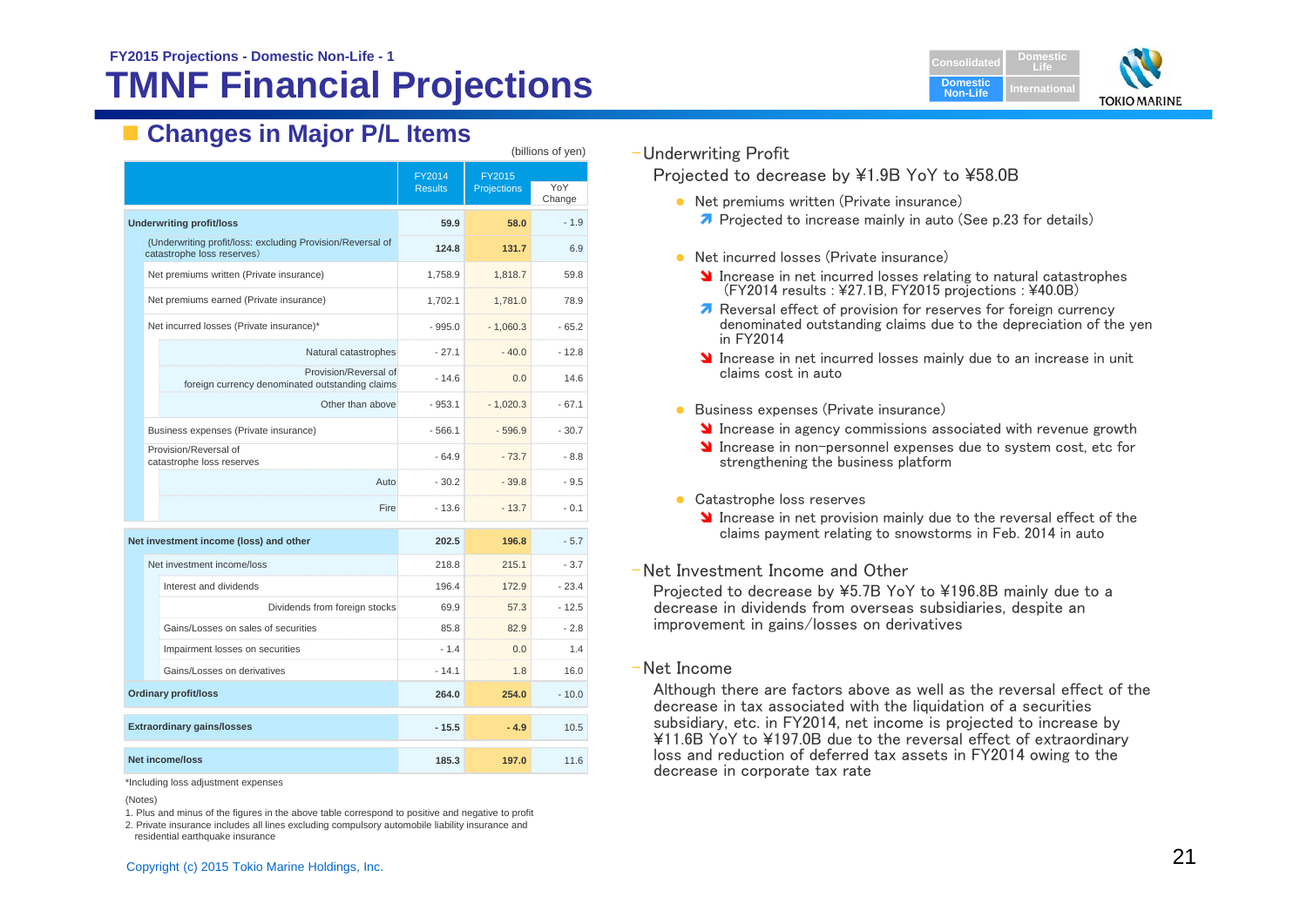## **TMNF Combined Ratio FY2015 Projections - Domestic Non-Life - 2**



### ■ **Combined Ratio** (Private insurance: E/I basis)



#### **(Reference)**

| <b>Private insurance</b><br>W/P combined ratio* | 91.2% | 89.8% | 90.9% | 1.1 <sub>pt</sub> |
|-------------------------------------------------|-------|-------|-------|-------------------|
| <b>Private insurance</b><br>W/P loss ratio*     | 59.0% | 57.6% | 58.1% | 0.4 <sub>pt</sub> |

\* Including loss adjustment expenses

- – E/I Basis Loss Ratio
	- Projected to worsen by 1.1 points YoY to 59.5%
		- **Increase in natural catastrophe losses (average level: ¥40B)**
		- **N** Increase in unit claims cost in auto
		- **A** Reversal effect of an increase in provision for reserves for foreign currency denominated outstanding claims due to the depreciation of the yen in FY2014

 $\equiv$ Expense Ratio

- Projected to worsen by 0.6 points YoY to 32.8%
	- Increase in non-personnel expenses due to system cost, etc. for strengthening the business platform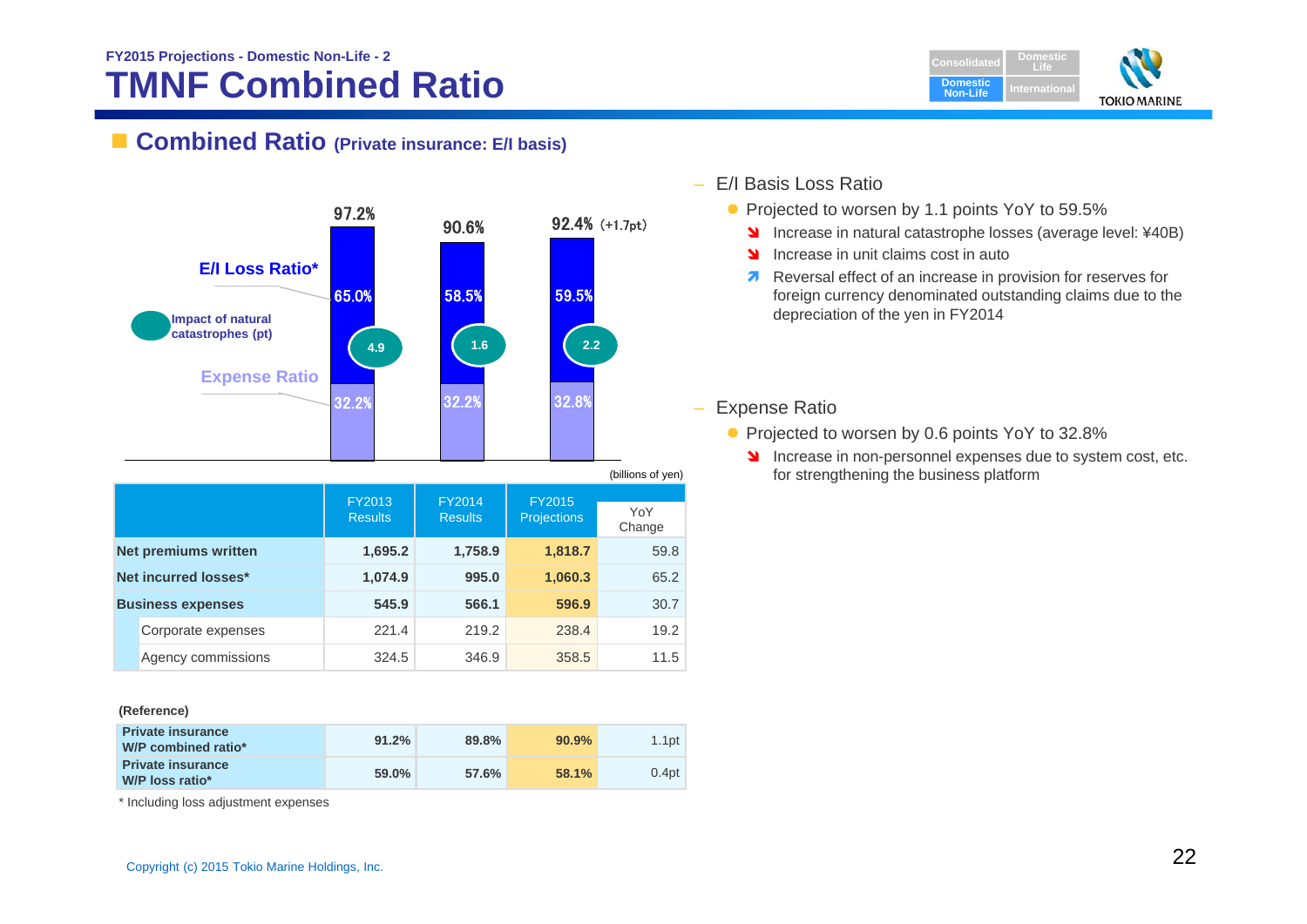

## **Net Premiums Written by Line**

| (billions of yen, except for %)          |                          |                              |        |      |
|------------------------------------------|--------------------------|------------------------------|--------|------|
|                                          | FY2014<br><b>Results</b> | FY2015<br><b>Projections</b> | YoY    |      |
|                                          |                          |                              | Change | ℅    |
| Fire                                     | 271.1                    | 274.5                        | 3.4    | 1.3% |
| <b>Marine</b>                            | 66.1                     | 66.9                         | 0.7    | 1.1% |
| P.A.                                     | 169.2                    | 175.2                        | 5.9    | 3.5% |
| Auto                                     | 990.3                    | 1,036.3                      | 45.9   | 4.6% |
| CALI                                     | 276.4                    | 279.8                        | 3.3    | 1.2% |
| Other                                    | 263.3                    | 267.1                        | 3.8    | 1.4% |
| <b>Total</b>                             | 2,036.7                  | 2,100.0                      | 63.2   | 3.1% |
| <b>Private insurance</b><br><b>Total</b> | 1,758.9                  | 1,818.7                      | 59.8   | 3.4% |

## **E/I Loss Ratio by Line**

|                                          | <b>FY2014</b>  | <b>FY2015</b>      |                   |
|------------------------------------------|----------------|--------------------|-------------------|
|                                          | <b>Results</b> | <b>Projections</b> | YoY<br>Change     |
| Fire                                     | 48.7%          | 52.4%              | 3.6pt             |
| <b>Marine</b>                            | 64.0%          | 62.2%              | $-1.8pt$          |
| P.A.                                     | 52.9%          | 56.1%              | 3.1 <sub>pt</sub> |
| Auto                                     | 61.1%          | 62.2%              | 1.1 <sub>pt</sub> |
| Other                                    | 59.8%          | 57.9%              | $-1.9pt$          |
| <b>Private insurance</b><br><b>Total</b> | 58.5%          | 59.5%              | 1.1pt             |

#### – Major Factors of Changes in NPW

- $\bullet$  P.A.: Projected to increase mainly due to revenue growth in nationwide group P.A. insurance for employment injury
- $\bullet$  Auto: Projected to increase mainly due to product and rate revisions made in the past as well as an increase in number of policies
- $\bullet$  Other: Projected to increase mainly due to revenue growth in "Super Business Insurance"

- Major Factors of Changes in E/I Loss Ratio
	- $\bullet$  Fire: Projected to worsen mainly due to assuming an average level of natural catastrophe losses
	- Marine: Projected to improve mainly due to i) the reversal effect of incurred losses relating to natural catastrophes and, ii) an increase in provision for reserves for foreign currency denominated outstanding claims in FY2014
	- $\bullet$  PA $\cdot$ Projected to worsen mainly due to an increase in incurred losses in overseas travelers insurance owing to the depreciation of the yen
	- $\bullet$  Auto: Projected to worsen mainly due to assuming an average level of natural catastrophe losses and an increase in unit claims cost
	- Other: Projected to improve mainly due to the reversal effect of the increase in provision for reserves for foreign currency denominated outstanding claims in FY2014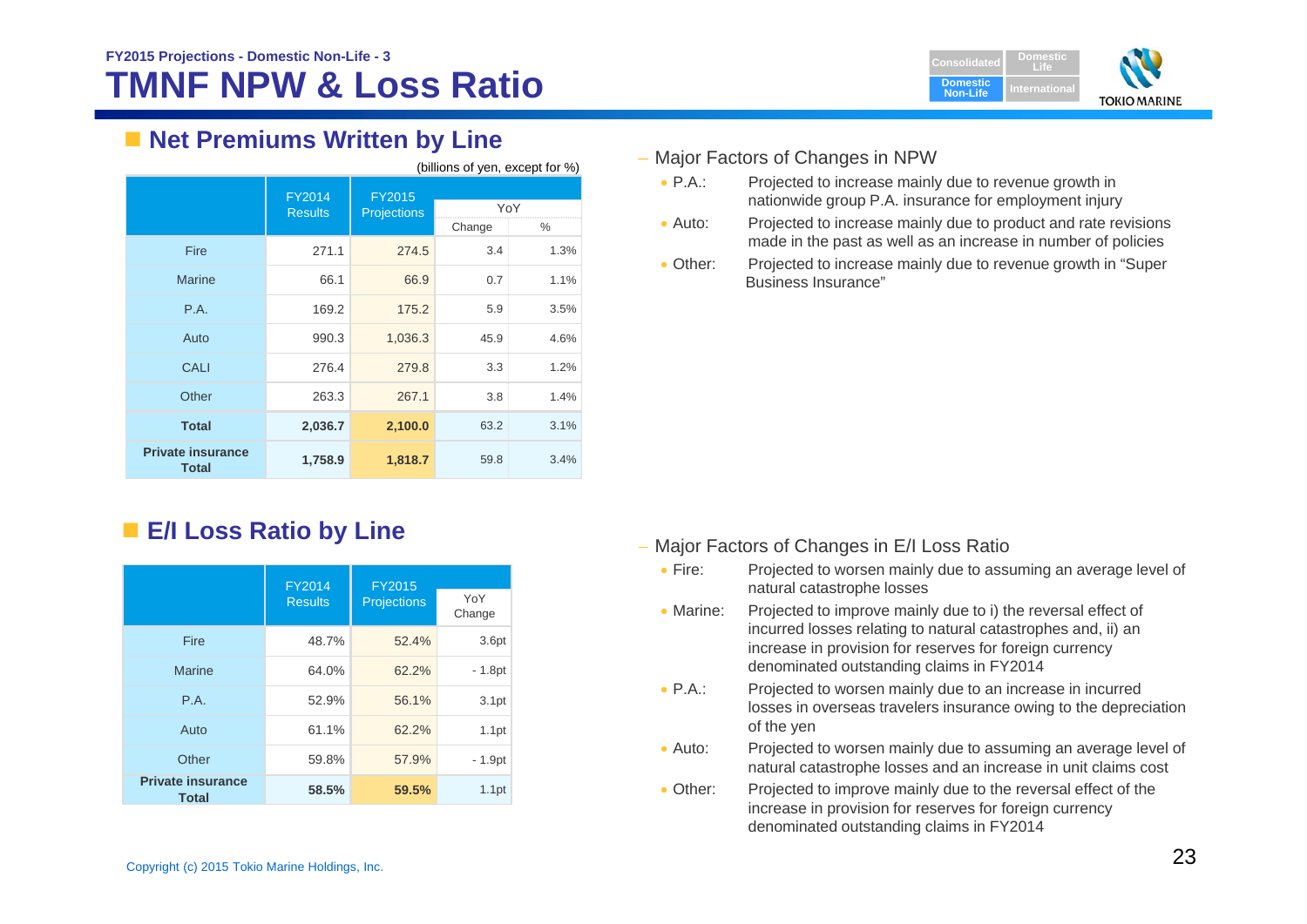## **NF Financial Projections**

**DomesticLifeDomestic Non-LifeTOKIO MARINE** 

## **Changes in Major P/L Items**

|                                                                                          | (billions of yen, except for %) |                       |               |  |  |
|------------------------------------------------------------------------------------------|---------------------------------|-----------------------|---------------|--|--|
|                                                                                          | FY2014<br><b>Results</b>        | FY2015<br>Projections | YoY<br>Change |  |  |
| <b>Underwriting profit/loss</b>                                                          | 14.7                            | 4.4                   | $-10.3$       |  |  |
| (Underwriting profit/loss: excluding provision/reversal<br>of catastrophe loss reserves) | 15.5                            | 7.5                   | $-8.0$        |  |  |
| Net premiums written (Private insurance)                                                 | 116.1                           | 117.6                 | 1.4           |  |  |
| Net premiums earned (Private insurance)                                                  | 118.3                           | 120.9                 | 2.5           |  |  |
| Net incurred losses (Private insurance)*                                                 | $-61.3$                         | $-71.3$               | $-9.9$        |  |  |
| Natural catastrophe losses                                                               | $-1.3$                          | $-3.0$                | $-1.6$        |  |  |
| Other than above                                                                         | - 60.0                          | $-68.3$               | - 8.3         |  |  |
| Business expenses (Private insurance)                                                    | $-39.8$                         | $-41.7$               | $-1.9$        |  |  |
| Provision/Reversal of catastrophe loss reserves                                          | $-0.8$                          | $-3.1$                | $-2.2$        |  |  |
| Fire                                                                                     | 3.9                             | 1.8                   | $-2.0$        |  |  |
| Auto                                                                                     | $-4.0$                          | $-4.1$                | $-0.0$        |  |  |
| Net investment income (loss) and other                                                   | 2.6                             | 1.7                   | $-0.8$        |  |  |
| Net investment income/loss                                                               | 3.1                             | 2.2                   | $-0.9$        |  |  |
| Interest and dividends                                                                   | 48                              | 4.5                   | $-0.3$        |  |  |
| Gains/Losses on sales of securities                                                      | $-0.3$                          | 0.1                   | 0.4           |  |  |
| Gains/Losses on redemption of securities                                                 | 0.3                             |                       | $-0.3$        |  |  |
| Gains/Losses on derivatives                                                              | 0.3                             | $-0.4$                | - 0.7         |  |  |
| <b>Ordinary profit/loss</b>                                                              | 17.6                            | 5.9                   | $-11.7$       |  |  |
| <b>Extraordinary gains/losses</b>                                                        | $-1.8$                          | $-0.2$                | 1.5           |  |  |
| <b>Net income/loss</b>                                                                   | 12.5                            | 4.0                   | $-8.5$        |  |  |
| Loss ratio (Private insurance, E/I basis)*                                               | 51.8%                           | 59.0%                 | 7.2pt         |  |  |
| <b>Expense ratio</b> (Private insurance)                                                 | 34.3%                           | 35.5%                 | 1.2pt         |  |  |
| E/I Combined ratio (Private insurance)*                                                  | 86.1%                           | 94.5%                 | 8.4pt         |  |  |

\* Including loss adjustment expenses

1. Plus and minus of the figures in the above table correspond to positive and negative to profit respectively

2. Private insurance includes all lines excluding compulsory automobile liability insurance and residential earthquake insurance

#### – Underwriting Profit

Projected to decrease by ¥10.3B YoY to ¥4.4B

- $\bullet$  Net premiums written (Private insurance)
	- **Projected to increase mainly in auto**
- $\bullet$  Net incurred losses (Private insurance)
	- **M** Assuming an average level of natural catastrophes
	- **N** Other than the above, net incurred losses is projected to increase due to assuming a rise in unit repair cost and an increase in the number of claims in auto, etc.
- $\bullet$  Business expenses (Private insurance)
	- Increase in system cost, etc.
- $\bullet$  Catastrophe loss reserves
	- **Projected to decrease in amount taken down in fire associated** with a decrease in claims payment
- ‒ Net Investment Income and Other
	- $\bullet$ Projected to decrease by ¥0.8B YoY to ¥1.7B
- ‒ Net Income
	- $\bullet$ Accordingly, projected to decrease by ¥8.5 YoY to ¥4.0B

<sup>(</sup>Notes)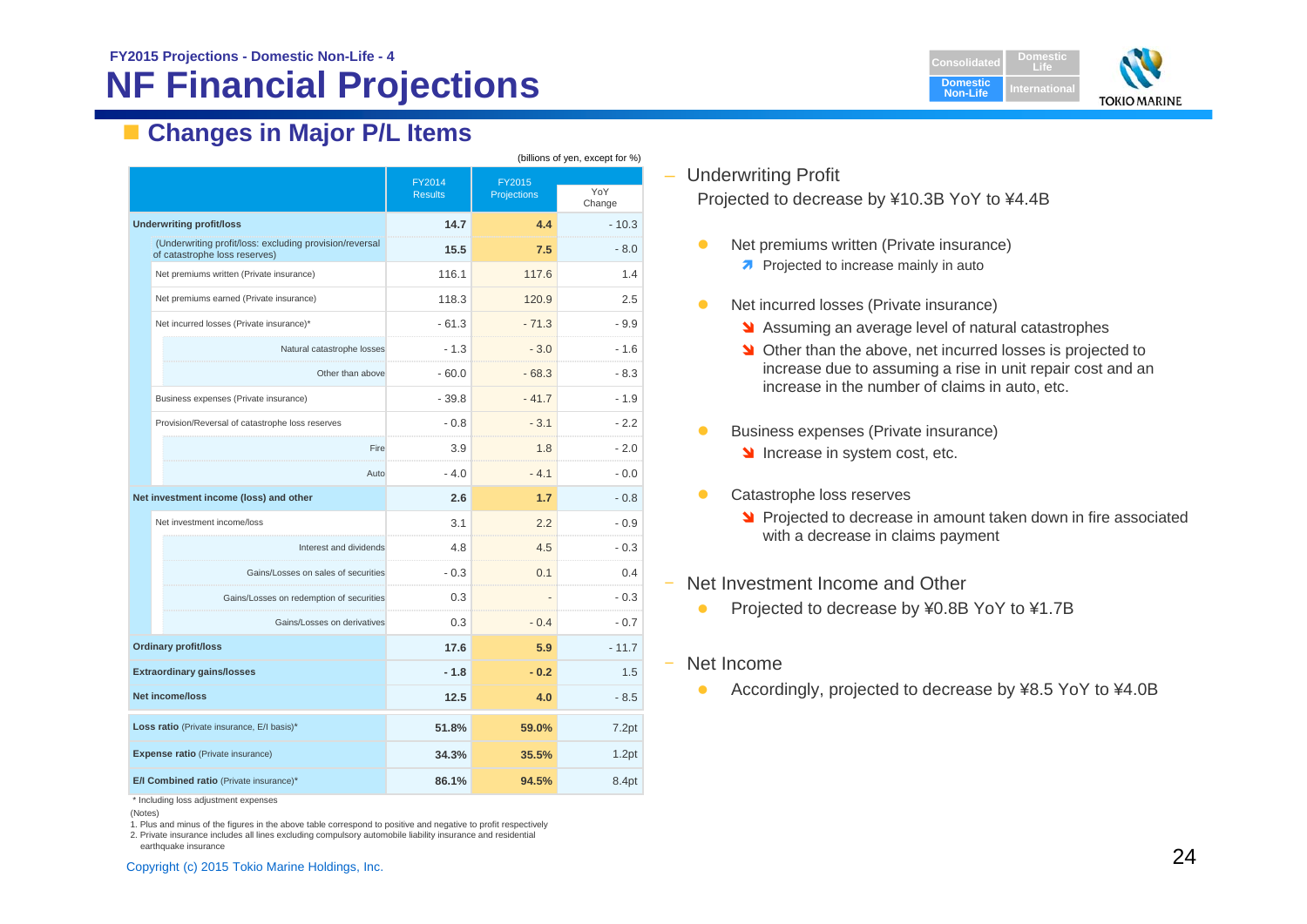

## **Annualized Premiums (ANP)**

|                              |                          |                              | (billions of yen) |
|------------------------------|--------------------------|------------------------------|-------------------|
|                              | FY2014<br><b>Results</b> | FY2015<br><b>Projections</b> | YoY<br>Change     |
| <b>New policies ANP</b>      | 114.1                    | 113.9                        | $-0.2$            |
| <b>In-force policies ANP</b> | 764.4                    | 791.8                        | 27.3              |

## **EXECTE:** Key Figures in Financial Accounting

|                              |               |                    | וויסע וט טוויווען |
|------------------------------|---------------|--------------------|-------------------|
|                              | <b>FY2014</b> | <b>FY2015</b>      |                   |
|                              | Results*      | <b>Projections</b> | YoY<br>Change     |
| <b>Ordinary income</b>       | 1,033.0       | 1,123.1            | 90.1              |
| Insurance premiums and other | 776.6         | 826.5              | 49.9              |
|                              |               |                    |                   |
| <b>Net income</b>            | 27.9          | 12.4               | $-15.5$           |
|                              |               |                    |                   |
| <b>Core operating profit</b> | 23.1          | 21.2               | $-1.9$            |
|                              |               |                    |                   |

\*Note: Since TMNL and FL merged on October 1st 2014, FY2014 results of TMNL are the sum of its pre-merger results in the first half (April - September) and post-merger results in and after October 2014

#### New Policies ANP

• Projected to remain almost flat YoY due to promoting the sales shift from long term saving-type products to protection-type products

#### In-force Policies ANP

- Projected to increase by 3.6% from the end of FY2014 due to a steady increase in new policies
- Excluding the impact from the merger, projected to increase by 11.1% from the end of FY2014

#### Net Income

(billions of yen)

- Projected to decrease by ¥15.5B YoY to ¥12.4B mainly due to the reversal effect of the recording of deferred tax assets of FL in FY2014
- Core Operating Profit
	- Projected to decrease by ¥1.9B YoY to ¥21.2B due to an increase in expenses associated with new policies, etc.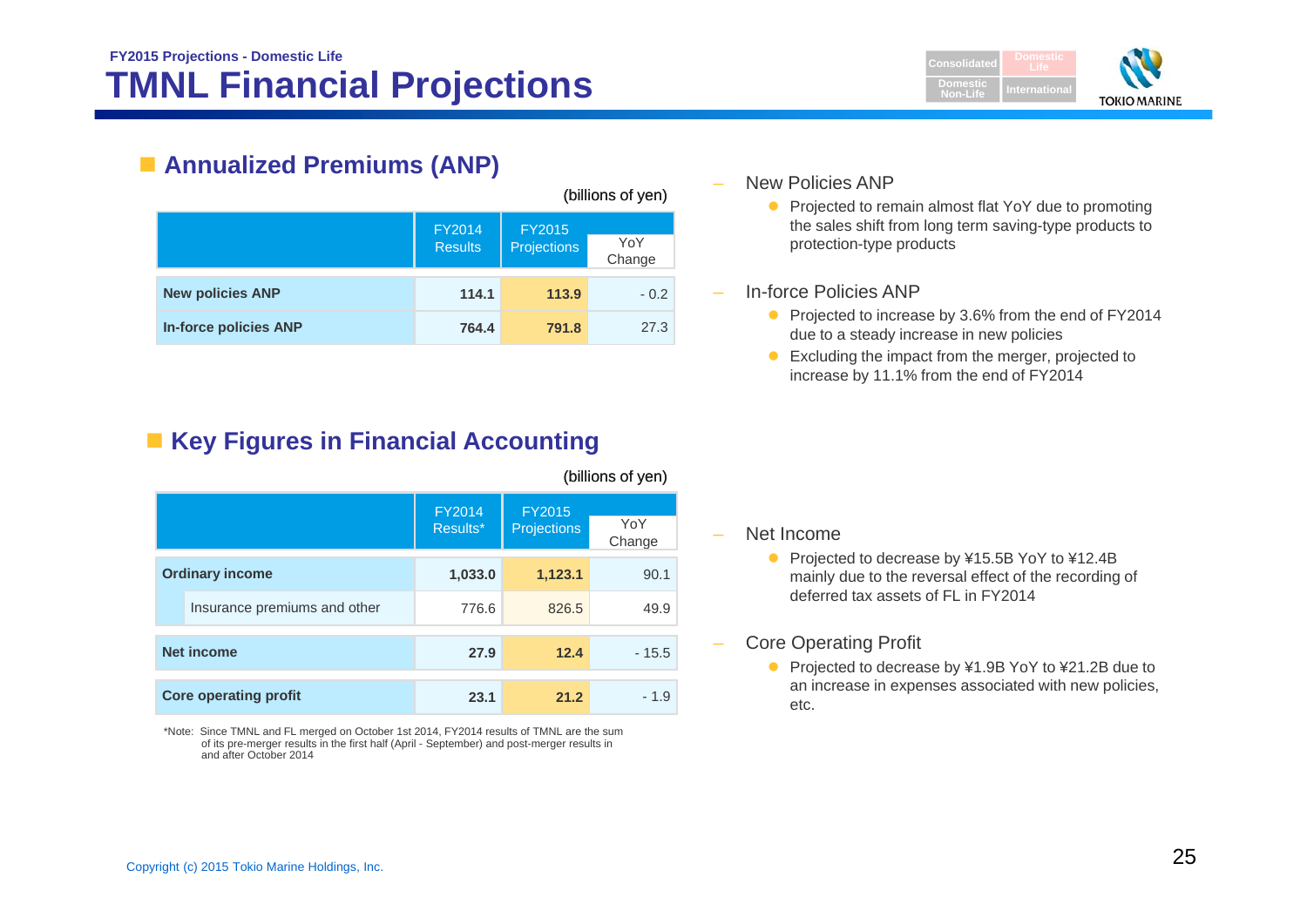| (billions of yen, except for %)   |                                      |                                      |         |        |                                               |
|-----------------------------------|--------------------------------------|--------------------------------------|---------|--------|-----------------------------------------------|
|                                   | FY2014<br><b>Results</b>             | FY2015<br>Projections                | YoY     |        | (Ref.)                                        |
| Applied FX rate<br>(USD/JPY)      | As of end-<br>Dec. 2014<br>JPY 120.5 | As of end-<br>Mar. 2015<br>JPY 120.1 | Change  | $\%$   | YoY<br>(Excluding<br>FX effects) <sup>2</sup> |
| North America                     | 631.2                                | 657.0                                | 25.8    | 4%     | 4%                                            |
| Europe<br>(incl. Middle East)     | 154.6                                | 161.0                                | 6.4     | 4%     | 9%                                            |
| South &<br><b>Central America</b> | 132.1                                | 118.0                                | $-14.1$ | $-11%$ | 7%                                            |
| Asia                              | 116.6                                | 130.0                                | 13.4    | 11%    | 13%                                           |
| Reinsurance                       | 149.5                                | 102.0                                | $-47.5$ | $-32%$ | $-31%$                                        |
| Total Non-Life <sup>*1</sup>      | 1,184.7                              | 1,169.0                              | $-15.7$ | $-1%$  | 2%                                            |
| Life                              | 117.9                                | 100.0                                | $-17.9$ | $-15%$ | $-12%$                                        |
| <b>Total</b>                      | 1,302.6                              | 1,269.0                              | $-33.6$ | $-3%$  | 1%                                            |

\*1: Total Non-Life figures include some life insurance figures of composite overseas subsidiaries

\*2: Excluding FX effects due to yen conversion

 Despite the progress of growth measures in each business segment, downward projection by 3% YoY due to the reversal effects of temporary increases in net premiums written in FY2014 and the effect of exchange rate

**Domestic Non-Life**

**DomesticLifeInternational**

**TOKIO MARINE** 

#### North America

 $\bullet$  Projected to increase mainly due to rate increases and high retention ratio at Philadelphia and Delphi

#### Europe

 $\bullet$  Projected to increase through strategic initiatives at Tokio Marine Kiln

#### South & Central America

 $\bullet$  Projected to decrease due to the effect of exchange rate while projected to continuously increase in local currency basis due to strong sales of auto insurance in Brazil

#### Asia

 $\bullet$  Projected to increase mainly in auto insurance in Malaysia, Thailand and India etc.

#### **Reinsurance**

 $\bullet$  Projected to decrease mainly due to the reversal effect of an increase in multi-year policies in FY2014

#### Life

 $\bullet$  Projected to decrease mainly due to the reversal effect of sales growth in Singapore in FY2014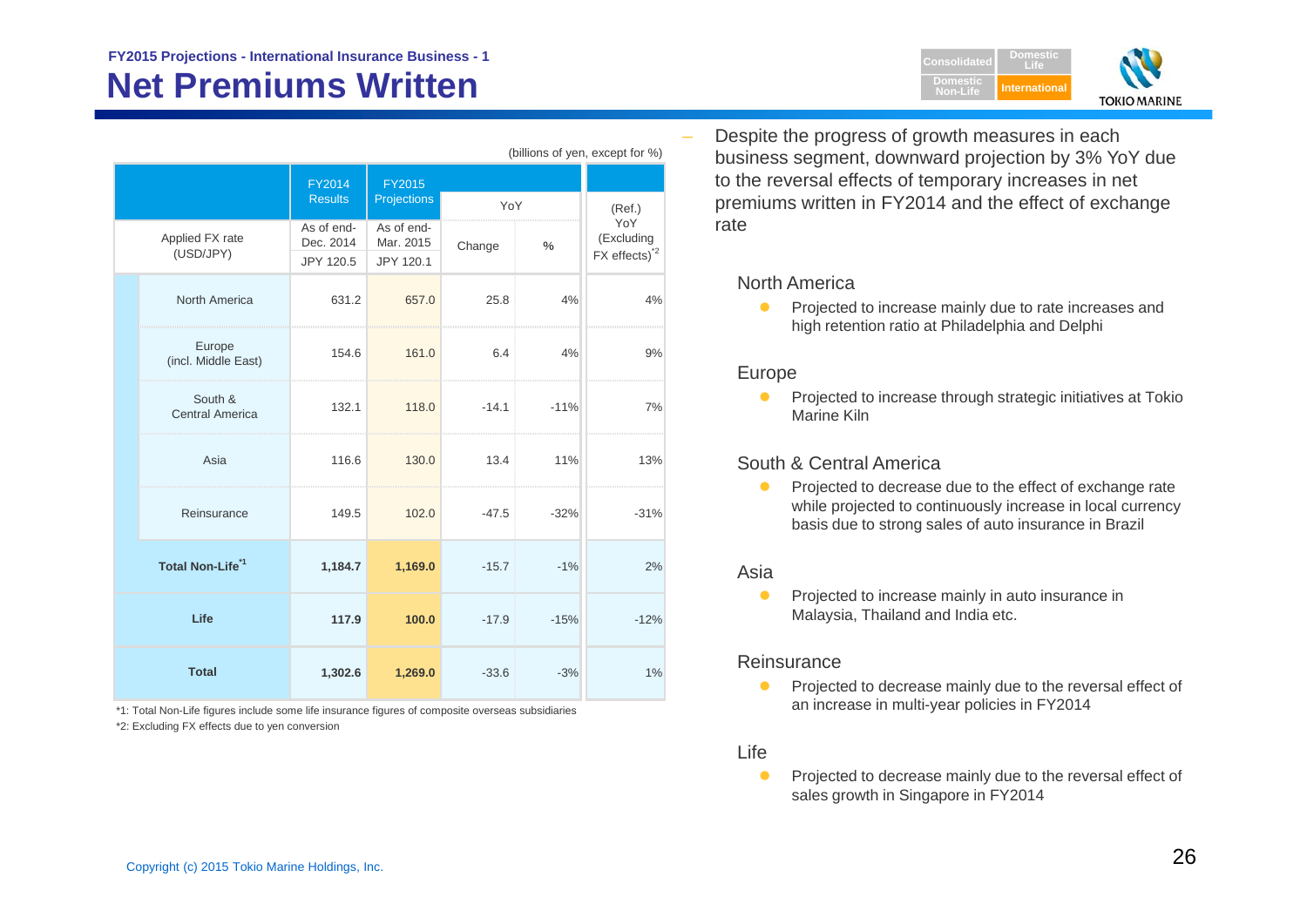|                                    | FY2014                  | <b>FY2015</b>           |         |        |                    |
|------------------------------------|-------------------------|-------------------------|---------|--------|--------------------|
|                                    | <b>Results</b>          | <b>Projections</b>      | YoY     |        | (Ref.)             |
| Applied FX rate<br>(USD/JPY)       | As of end-<br>Dec. 2014 | As of end-<br>Mar. 2015 | Change  | %      | YoY<br>(Excluding  |
|                                    | JPY 120.5               | JPY 120.1               |         |        | $FX$ effects) $^2$ |
| North America                      | 87.2                    | 90.0                    | 2.8     | 3%     | 4%                 |
| Europe<br>(incl. Middle East)      | 19.6                    | 12.0                    | $-7.6$  | $-39%$ | $-35%$             |
| South &<br><b>Central America</b>  | 5.8                     | 4.0                     | $-1.8$  | $-31%$ | $-18%$             |
| Asia                               | 17.3                    | 12.0                    | $-5.3$  | $-31%$ | $-29%$             |
| Reinsurance                        | 9.6                     | 11.0                    | 1.4     | 15%    | 16%                |
| Total Non-Life <sup>*1</sup>       | 138.6                   | 128.0                   | $-10.6$ | $-8%$  | $-6%$              |
| Life                               | 9.4                     | 2.0                     | $-7.4$  | $-79%$ | $-78%$             |
| <b>Total</b><br>(After adjustment) | 145.5                   | 127.0                   | $-18.5$ | $-13%$ | $-11%$             |

(billions of yen, except for %)

\*1: Total Non-Life figures include some life insurance figures of composite overseas subsidiaries

\*2: Excluding FX effects due to yen conversion



 Projected to decrease mainly due to assuming an average level of natural catastrophe losses and the effect of exchange rate. However, excluding these effects, profit growth is in an upward trend\*.

\* FY2014 results is approx. 125 billion yen based on exchange rate as of the end of Mar. 2015 and assuming an average level of natural catastrophe losses

#### North America

 $\bullet$  Projected to increase mainly due to assuming an average level of natural catastrophe losses at Philadelphia and an increase in investment income at Philadelphia and Delphi

#### Europe

 $\bullet$  Projected to decrease mainly due to assuming an average level of natural catastrophe losses and the softening of the market, while maintaining underwriting discipline

#### South & Central America

 $\bullet$  Projected to decrease mainly due to the effect of exchange rate in Brazil

#### Asia

 $\bullet$  Projected to decrease mainly due to the reversal effect of temporary increase factors in Singapore and Thailand in FY2014

#### **Reinsurance**

O Projected to increase mainly due to the reversal effect of an increase in reserves and foreign exchange losses in FY2014 despite the softening of the market

#### Life

 $\bullet$  Projected to decrease mainly due to the reversal effect of sales growth in Singapore in FY2014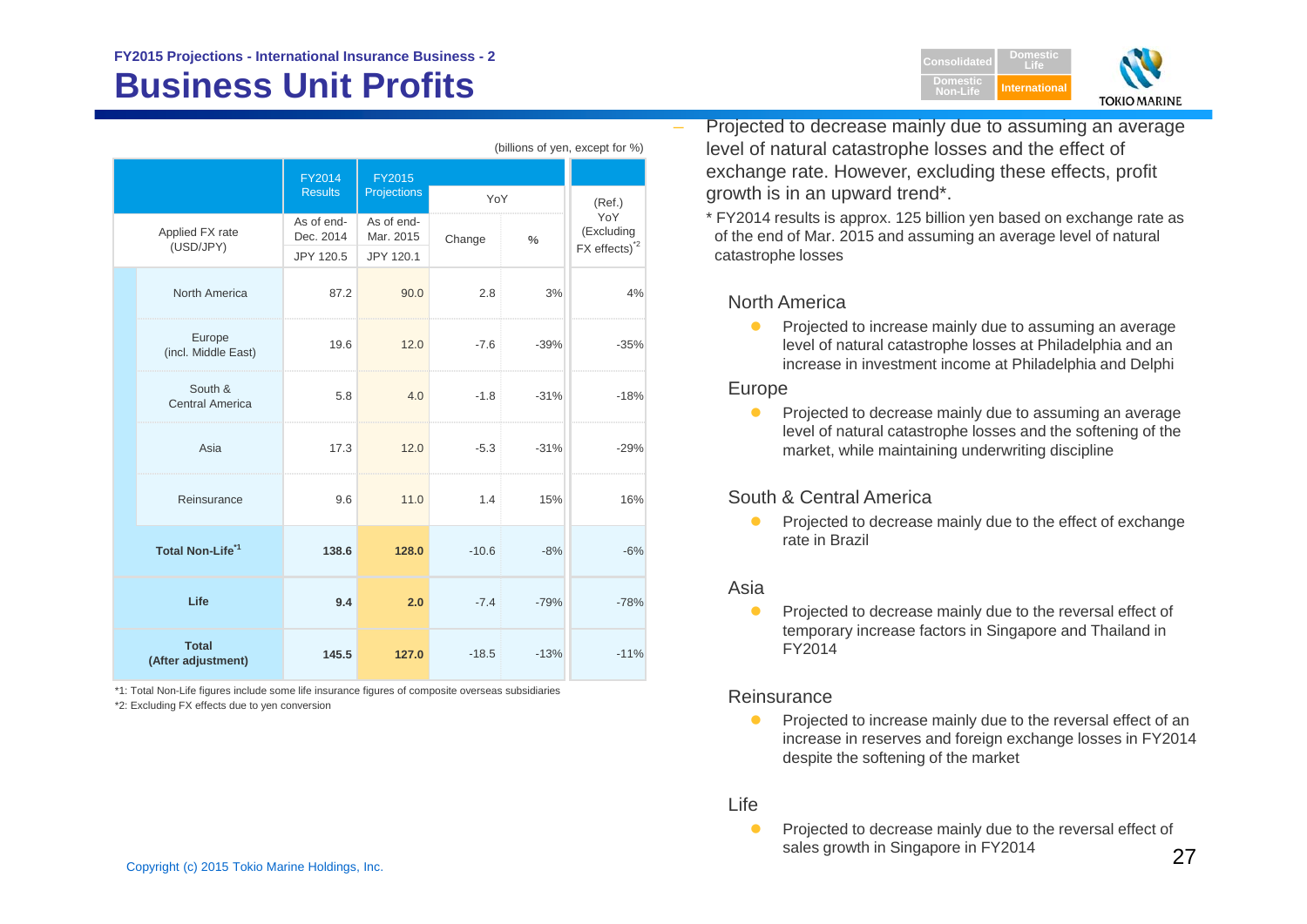## **PHLY / Delphi**



## **Net Premiums Written**

| (billions of yen, except for %) |                         |                         |        |      |                          |
|---------------------------------|-------------------------|-------------------------|--------|------|--------------------------|
|                                 | <b>FY2014</b>           | <b>FY2015</b>           |        |      |                          |
|                                 | <b>Results</b>          | <b>Projections</b>      |        | YoY  |                          |
| Applied FX rate<br>(USD/JPY)    | As of end-<br>Dec. 2014 | As of end-<br>Mar. 2015 | Change | $\%$ | YoY<br>(Excluding        |
|                                 | <b>JPY 120.5</b>        | <b>JPY 120.1</b>        |        |      | FX effects) <sup>*</sup> |
| Philadelphia                    | 323.9                   | 339.0                   | 15.1   | 5%   | 5%                       |
| Delphi                          | 236.6                   | 240.0                   | 3.4    | 1%   | 2%                       |

\* Excluding FX effects due to yen conversion

## **Business Unit Profits**

#### (billions of yen, except for %)

|                              | FY2014                  | <b>FY2015</b>           |        |     |                     |
|------------------------------|-------------------------|-------------------------|--------|-----|---------------------|
|                              | <b>Results</b>          | <b>Projections</b>      |        | YoY | (Ref.)              |
| Applied FX rate<br>(USD/JPY) | As of end-<br>Dec. 2014 | As of end-<br>Mar. 2015 | Change | %   | YoY<br>(Excluding   |
|                              | <b>JPY 120.5</b>        | <b>JPY 120.1</b>        |        |     | <b>FX</b> effects)* |
| Philadelphia                 | 42.3                    | 43.0                    | 0.7    | 2%  | 2%                  |
| Delphi                       | 40.2                    | 42.0                    | 1.8    | 4%  | $5\%$               |

\* Excluding FX effects due to yen conversion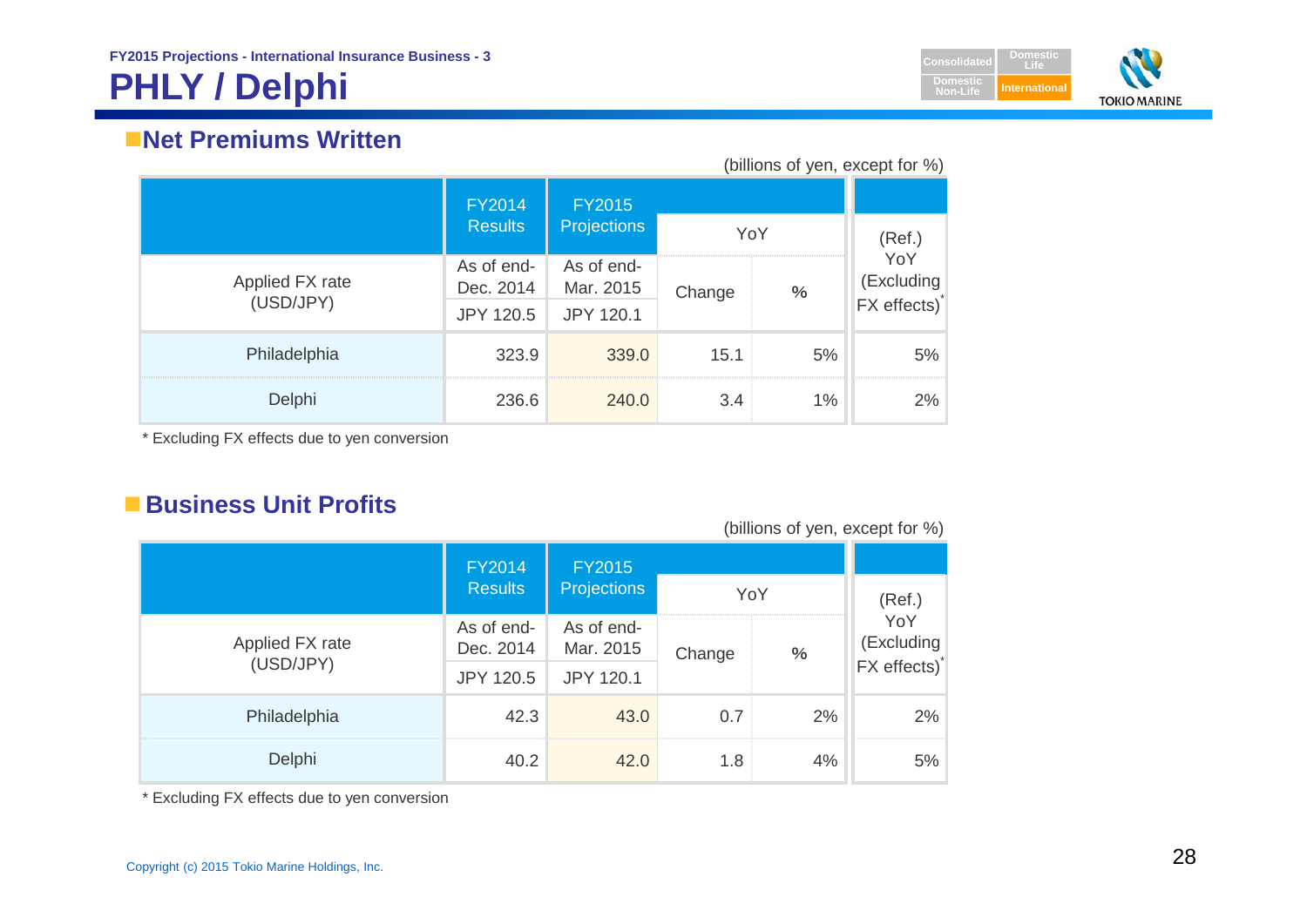

# **Reference**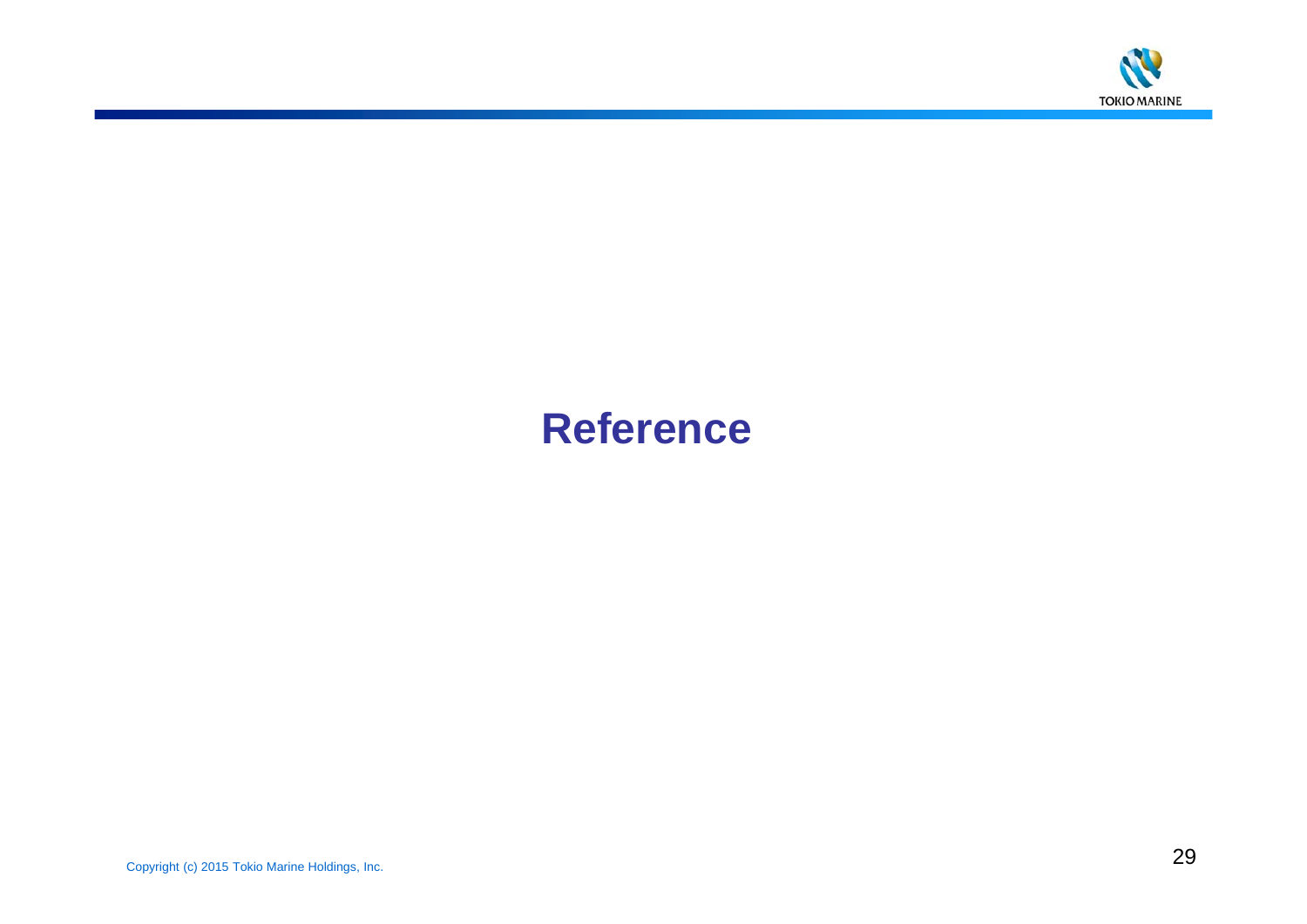

#### **The Second Second Status of Investments in Securitized Products**

(Sum of major subsidiaries (domestic and overseas) as of the end of FY2014)

|                                                                    |                                       |                         | (billions of yen)       |
|--------------------------------------------------------------------|---------------------------------------|-------------------------|-------------------------|
|                                                                    | As of the end of FY2014 <sup>*1</sup> | <b>Domestic Offices</b> | <b>Overseas Offices</b> |
| <b>CDS</b>                                                         | 18.4                                  | 18.4                    |                         |
| AAA                                                                |                                       |                         |                         |
| AA                                                                 |                                       |                         |                         |
| $\Lambda$                                                          |                                       |                         |                         |
| <b>BBB</b>                                                         | 18.4                                  | 18.4                    |                         |
| Other than above                                                   |                                       |                         |                         |
| <b>ABS (Securitized products)</b>                                  | 847.3                                 | 19.8                    | 827.5                   |
| Agency MBS <sup>*2</sup>                                           | 170.3                                 |                         | 170.3                   |
| AAA                                                                | 144.0                                 | 19.6                    | 124.3                   |
| AA                                                                 | 25.0                                  |                         | 25.0                    |
| A                                                                  | 40.4                                  |                         | 40.4                    |
| <b>BBB</b>                                                         | 111.8                                 |                         | 111.8                   |
| Other than above                                                   | 355.6                                 | 0.1                     | 355.5                   |
| <b>Total</b>                                                       | 865.7                                 | 38.2                    | 827.5                   |
| Financial guarantee reinsurance (relating to securitized products) | 117.7                                 | 117.7                   |                         |

\*1 CDS: Notional value ABS: Market value Financial guarantee reinsurance: Par outstanding

\*2 Agency MBS: MBS by Fannie Mae, Freddie Mac, and Ginnie Mae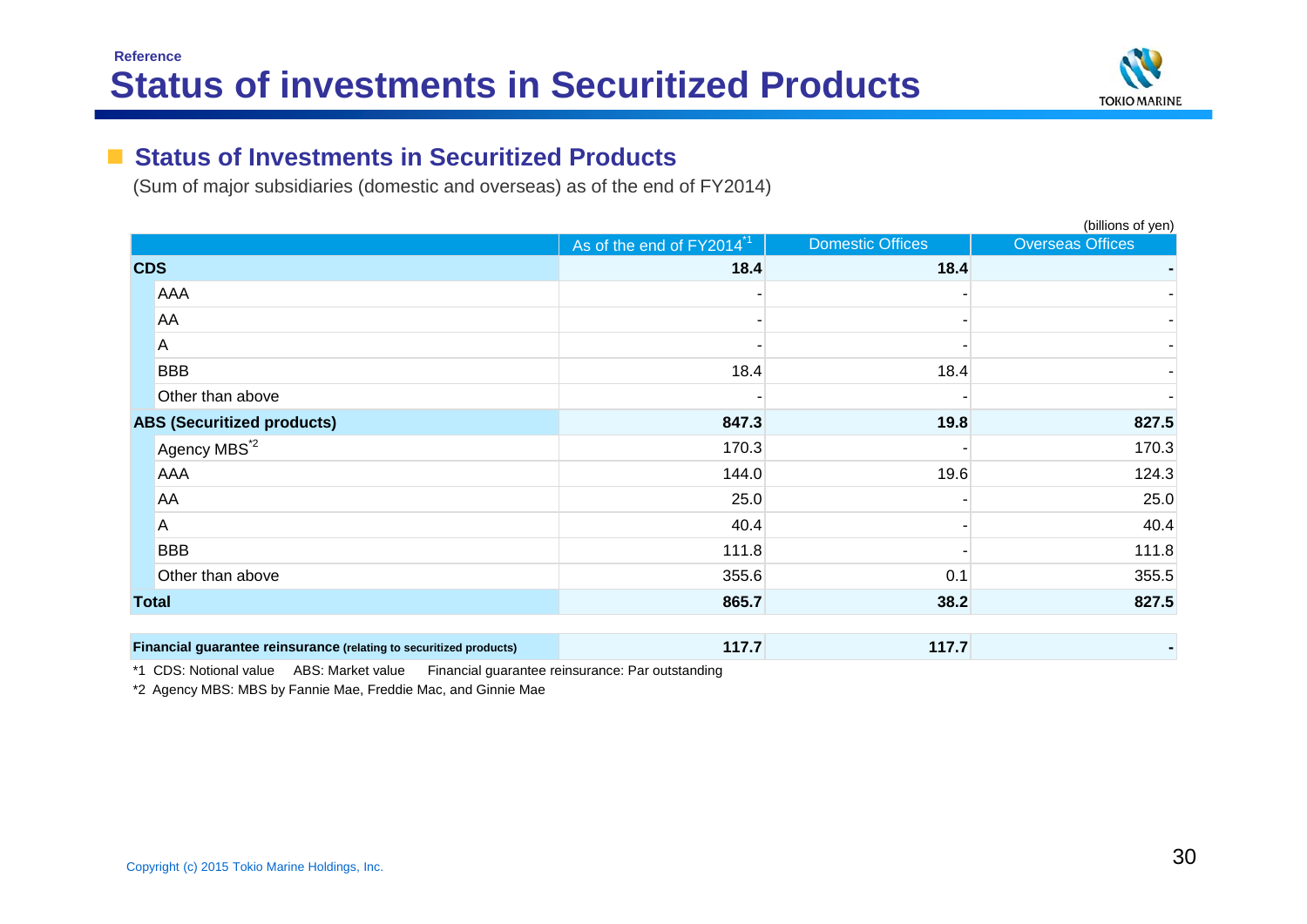

#### (billions of yen)

#### $\bullet$ **Adjusted Net Income\*1**

|     |                                                                                  | <b>FY2014</b><br><b>Results</b> | <b>FY2015</b><br><b>Projections</b> | YoY     |                                               | <b>FY2014</b><br><b>Results</b> | <b>FY2015</b><br><b>Projections</b> | YoY     |                                           | <b>FY2014</b><br><b>Results</b> | <b>FY2015</b><br><b>Projections</b> | YoY     |
|-----|----------------------------------------------------------------------------------|---------------------------------|-------------------------------------|---------|-----------------------------------------------|---------------------------------|-------------------------------------|---------|-------------------------------------------|---------------------------------|-------------------------------------|---------|
|     | Net income(consolidated) <sup>2</sup>                                            | 247.4                           | 240.0                               | $-7.4$  | Net assets(consolidated)                      | 3,578.7                         | 3,680.0                             | 101.3   | <b>Net</b><br>income(consolidated)        | 247.4                           | 240.0                               | $-7.4$  |
| $+$ | Provision for catastrophe loss<br>reserves <sup>*3</sup>                         | 45.6                            | 55.0                                | 9.4     | Catastrophe loss<br>reserves                  | 680.6                           | 755.0                               | 74.4    | <b>Net</b><br>assets(consolidated)*       | 3,145.7                         | 3,629.0                             | 483.3   |
| $+$ | Provision for contingency<br>reserves <sup>*3</sup>                              | 5.3                             | 0.0                                 | $-5.3$  | + Contingency reserves                        | 33.5                            | 33.0                                | $-0.5$  | <b>Financial acccounting</b><br>basis ROE | 7.9%                            | 6.6%                                | $-1.3%$ |
| $+$ | Provision for price fluctuation<br>reserves <sup>3</sup>                         | 2.8                             | 2.0                                 | $-0.8$  | + Price fluctuation reserves                  | 57.4                            | 62.0                                | 4.6     | * average balance basis                   |                                 |                                     |         |
|     | Gains or losses on sales or<br>valuation of ALM bonds and<br>interest rate swaps | 3.7                             | 2.0                                 | $-1.7$  | Goodwill and other<br>intangible fixed assets | 246.8                           | 214.0                               | $-32.8$ |                                           | <b>FY2014</b><br><b>Results</b> | <b>FY2015</b><br><b>Projections</b> | YoY     |
|     | Gains or losses on sales or<br>valuation of fixed assets                         | $-9.3$                          | $-1.0$                              | 8.3     | <b>Adjusted Net Assets</b>                    | 4,103.4                         | 4,316.0                             | 212.6   | <b>Adjusted Net Income</b>                | 323.3                           | 327.0                               | 3.7     |
| $+$ | Amortization of goodwill and other<br>intangible fixed assets                    | 32.5                            | 31.0                                | $-1.5$  |                                               |                                 |                                     |         | <b>Adjusted Net Assets*</b>               | 3,638.0                         | 4,210.0                             | 572.0   |
|     | Other extraordinary gains/losses,<br>valuation allowances, etc.                  | 16.1                            | 0.0                                 | $-16.1$ |                                               |                                 |                                     |         | <b>Adjusted ROE</b>                       | 8.9%                            | 7.8%                                | $-1.1%$ |
|     | <b>Adjusted Net Income</b>                                                       | 323.3                           | 327.0                               | 3.7     |                                               |                                 |                                     |         | * average balance basis                   |                                 |                                     |         |

### **Adjusted Net Assets • Adjusted ROE**

|                | <b>FY2014</b><br><b>Results</b> | <b>FY2015</b><br><b>Projections</b> | YoY    |     |                                               | <b>FY2014</b><br><b>Results</b> | <b>FY2015</b><br><b>Projections</b> | YoY     |                                           | <b>FY2014</b><br><b>Results</b> | <b>FY2015</b><br><b>Projections</b> | YoY     |
|----------------|---------------------------------|-------------------------------------|--------|-----|-----------------------------------------------|---------------------------------|-------------------------------------|---------|-------------------------------------------|---------------------------------|-------------------------------------|---------|
| $sd)^{2}$      | 247.4                           | 240.0                               | $-7.4$ |     | Net assets(consolidated)                      | 3,578.7                         | 3,680.0                             | 101.3   | <b>Net</b><br>income(consolidated)        | 247.4                           | 240.0                               | $-7.4$  |
| e loss         | 45.6                            | 55.0                                | 9.4    | $+$ | Catastrophe loss<br>reserves                  | 680.6                           | 755.0                               | 74.4    | <b>Net</b><br>assets(consolidated)*       | 3,145.7                         | 3,629.0                             | 483.3   |
| СV             | 5.3                             | 0.0                                 | $-5.3$ |     | + Contingency reserves                        | 33.5                            | 33.0                                | $-0.5$  | <b>Financial acccounting</b><br>basis ROE | 7.9%                            | 6.6%                                | $-1.3%$ |
| uation         | 2.8                             | 2.0                                 | $-0.8$ |     | + Price fluctuation reserves                  | 57.4                            | 62.0                                | 4.6     | * average balance basis                   |                                 |                                     |         |
| es or<br>s and | 3.7                             | 2.0                                 | $-1.7$ |     | Goodwill and other<br>intangible fixed assets | 246.8                           | 214.0                               | $-32.8$ |                                           | <b>FY2014</b><br><b>Results</b> | <b>FY2015</b><br><b>Projections</b> | YoY     |
| es or<br>s     | $-9.3$                          | $-1.0$                              | 8.3    |     | <b>Adjusted Net Assets</b>                    | 4,103.4                         | 4,316.0                             | 212.6   | <b>Adjusted Net Income</b>                | 323.3                           | 327.0                               | 3.7     |

|                                           | <b>FY2014</b><br><b>Results</b> | <b>FY2015</b><br><b>Projections</b> | YoY     |
|-------------------------------------------|---------------------------------|-------------------------------------|---------|
| <b>Net</b><br>income(consolidated)        | 247.4                           | 240.0                               | $-7.4$  |
| <b>Net</b><br>assets(consolidated)*       | 3,145.7                         | 3,629.0                             | 483.3   |
| <b>Financial acccounting</b><br>basis ROE | 7.9%                            | 6.6%                                | $-1.3%$ |
| average balance basis                     |                                 |                                     |         |

|                             | <b>FY2014</b><br><b>Results</b> | <b>FY2015</b><br><b>Projections</b> | YoY     |
|-----------------------------|---------------------------------|-------------------------------------|---------|
| <b>Adjusted Net Income</b>  | 323.3                           | 327.0                               | 3.7     |
| <b>Adjusted Net Assets*</b> | 3,638.0                         | 4,210.0                             | 572.0   |
| <b>Adjusted ROE</b>         | 8.9%                            | 7.8%                                | $-1.1%$ |

\*1 Each adjustment is on an after-tax basis

\*2 Net income attributable to owners of the parent

\*3 Reversals are subtracted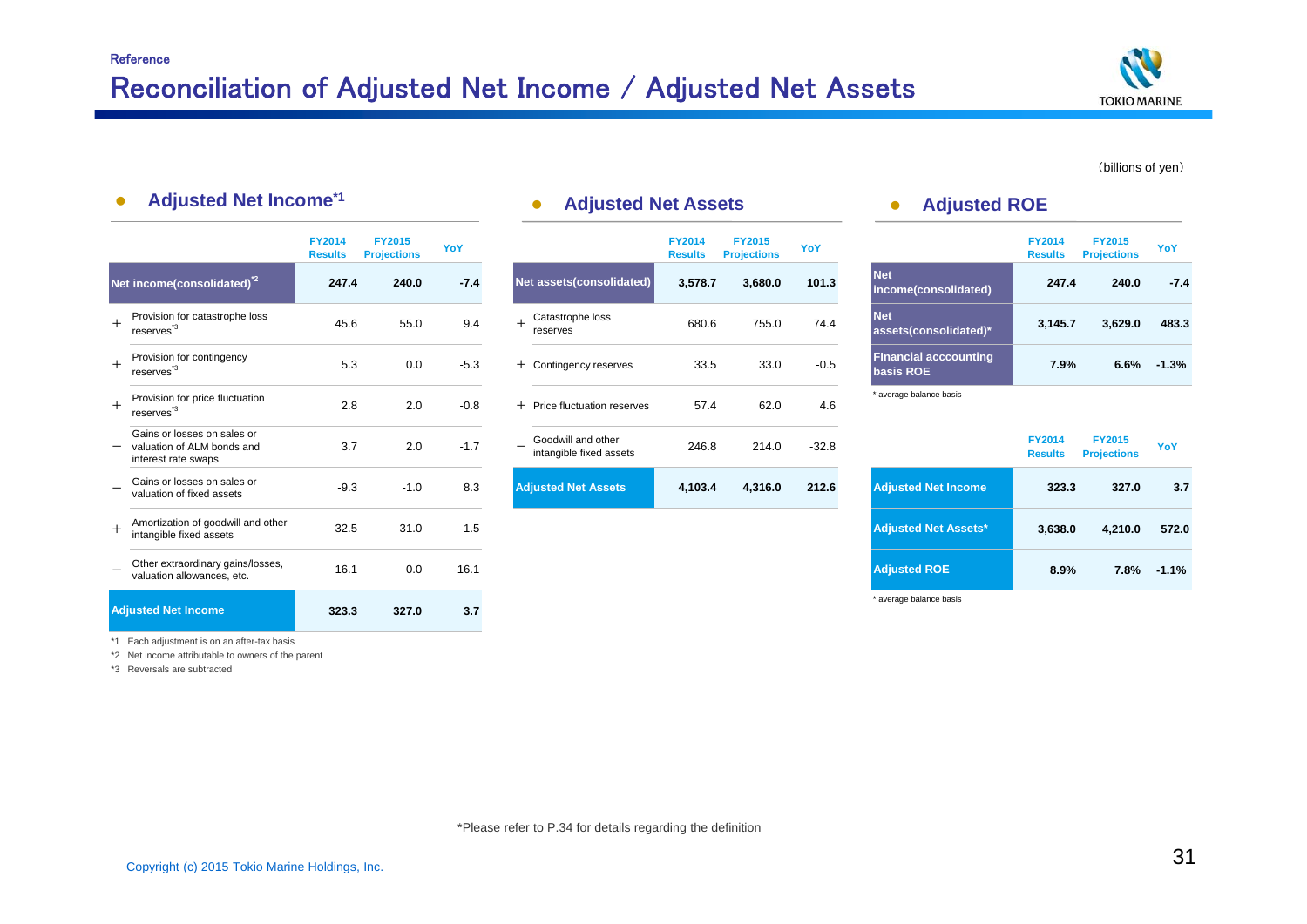

#### $\bullet$ **Non-life insurance business\*1**(**TMNF**) **International insurance business**

|           |                                                                               | <b>FY2014</b><br><b>Results</b> | <b>FY2015</b><br><b>Projections</b> | YoY    |
|-----------|-------------------------------------------------------------------------------|---------------------------------|-------------------------------------|--------|
|           | Net income for accounting purposes                                            | 185.3                           | 197.0                               | 11.7   |
| $+$       | Provision for catastrophe loss reserves*2                                     | 45.5                            | 52.5                                | 7.0    |
| $\ddot{}$ | Provision for price fluctuation reserves*2                                    | 2.4                             | 2.5                                 | 0.1    |
|           | Gains or losses on sales or valuation of<br>ALM bonds and interest rate swaps | 1.8                             | 2.8                                 | 1.0    |
|           | Gains or losses on sales or valuation of<br>equity holdings and fixed assets  | 44.7                            | 56.7                                | 12.0   |
|           | Intra-group dividends                                                         | 69.3                            | 59.5                                | $-9.8$ |
|           | Other extraordinary gains/losses,<br>valuation allowances, etc                | 3.7                             | 3.0                                 | $-0.7$ |
|           | <b>Business Unit Profits</b>                                                  | 113.7                           | 130.0                               | 16.3   |

|     |                                                                    | <b>FY2014</b><br><b>Results</b> | <b>FY2015</b><br><b>Projections</b> |
|-----|--------------------------------------------------------------------|---------------------------------|-------------------------------------|
|     | <b>Overseas subsidiaries</b><br>Net income for accounting purposes | 124.5                           | 113.6                               |
| $+$ | Difference with EV (Life)                                          | 1.8                             |                                     |
|     | Adjustment of non-controlling interests                            | 3.7                             |                                     |
|     | Difference of subsidiaries covered                                 | 2.9                             |                                     |
| ÷   | Other adjustments                                                  | 20.0                            |                                     |
|     | <b>Business Unit Profits</b>                                       | 145.5                           | 127.0                               |

\* Amortization of other intangible fixed assets、head office expenses, etc.

\*1 Each adjustment is on an after-tax basis

\*2 Reversals are subtracted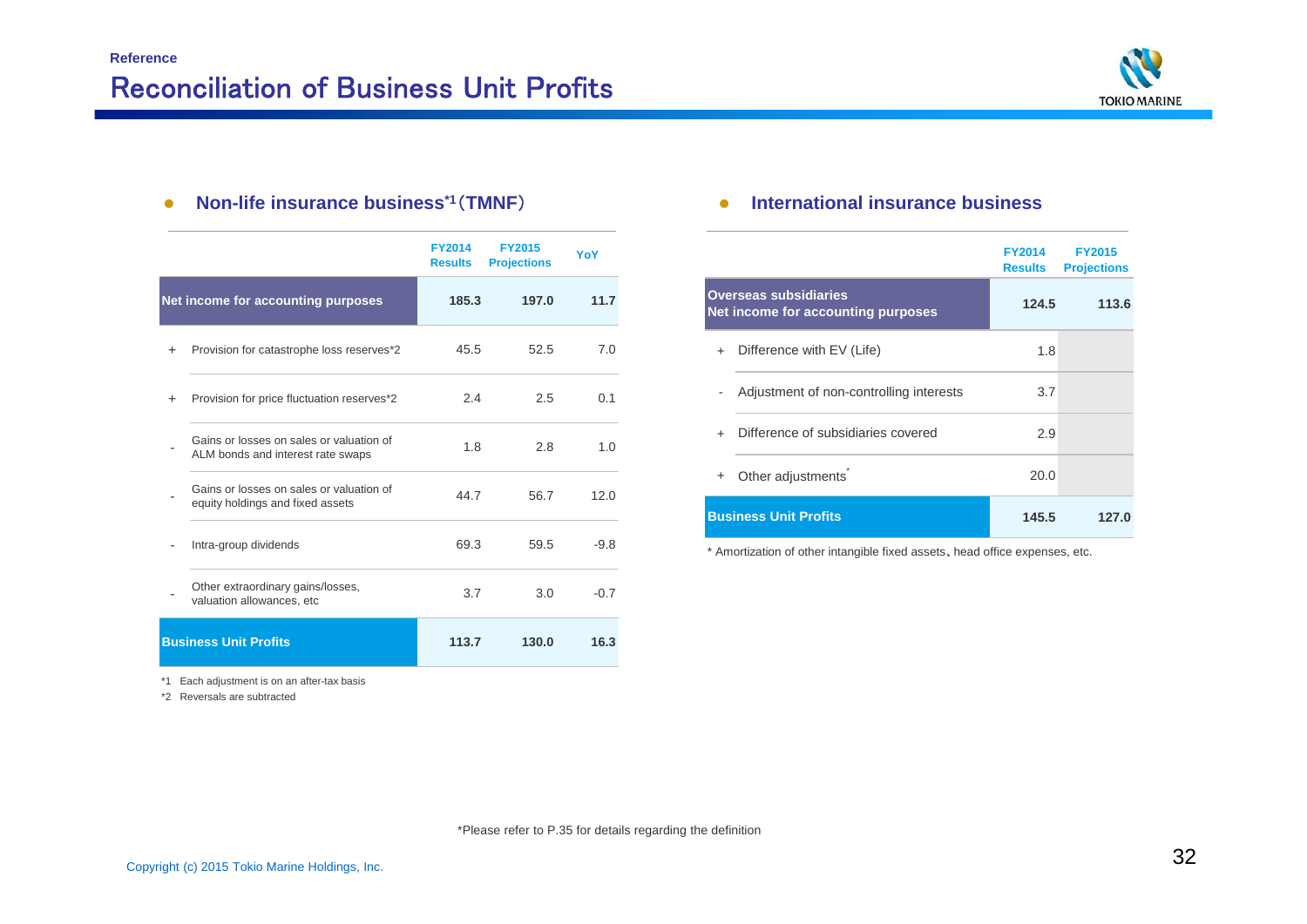#### **Reference**

# Definition of Adjusted Earnings (former)



### **1. Adjusted earnings\*1**

(1) Property and casualty insurance business



(3) Other businesses … Net income determined following financial accounting principles

### **2. Adjusted capital\*1 (average balance basis) 3. Adjusted ROE**



(1) Property and casualty insurance business

#### (3) Other businesses … Net assets determined following financial accounting principles



- \*1 Each adjustment is after-tax basis
- \*2 Reversal are subtracted
- \*3 ALM: Asset Liability management Excluded as counter balance items against market value fluctuations of liabilities
- \*4 Calculations are based on net income basis for life insurance companies in certain regions.
- \*5 EV: Embedded Value

An index in which the net asset value and the net present value of profits generated form the existing policies are combined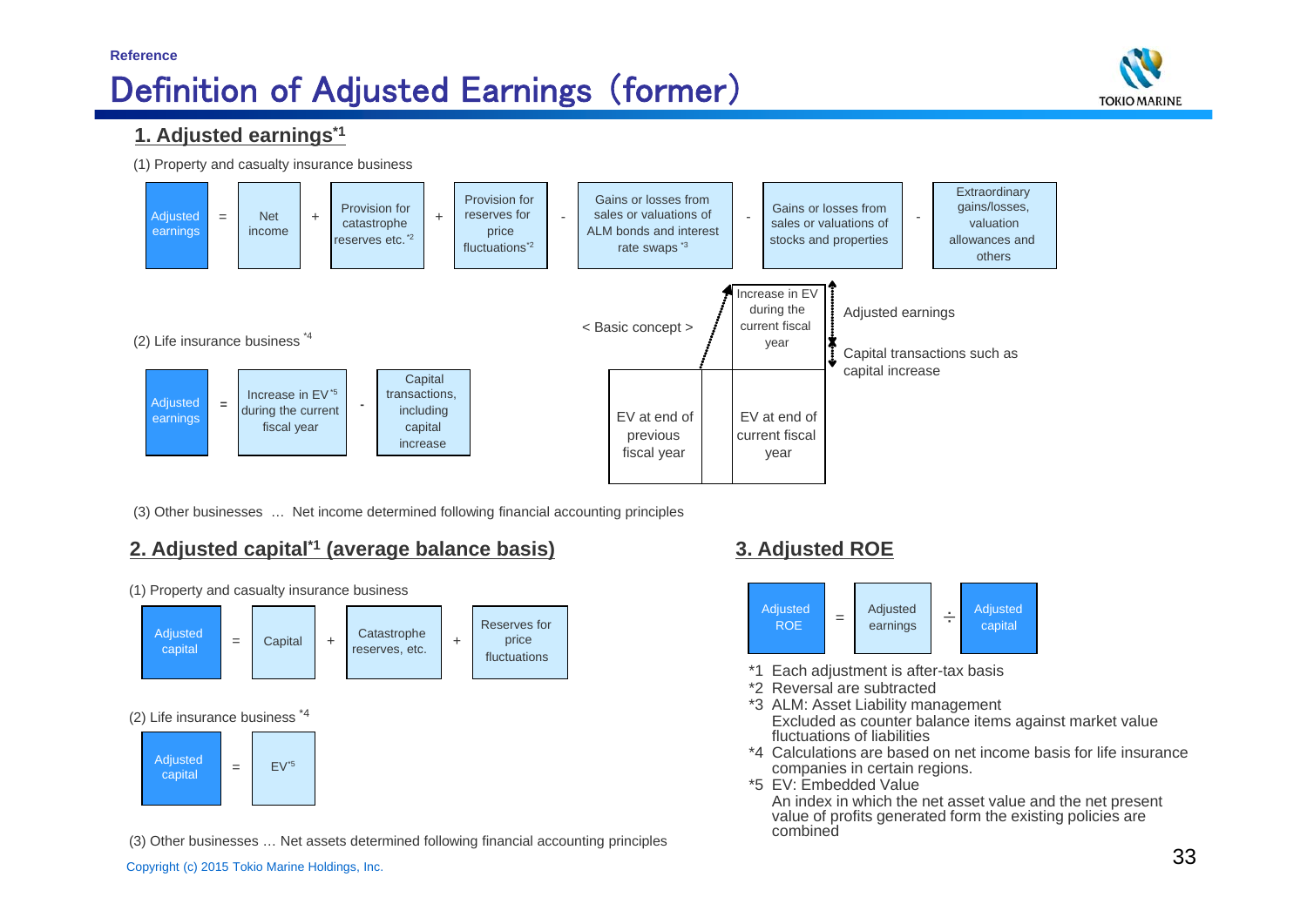## **Reference Definition of Adjusted Net Income** (**new**)









- \*1: Each adjustment is on an after-tax basis
- \*2: Net income is attributable to owners of the parent
- \*3: Reversals are subtracted
- \*4: ALM: Asset Liability Management. Excluded as counter balance items against market value fluctuations of liabilities under ALM

#### Difference between new definition and former definition

|                                                               | <b>Adjusted Net Income</b><br>(new)                           | <b>Adjusted Earnings</b><br>(former)             |                                               | <b>Adjusted Net Assets</b><br>(new)                           | Adjusted Capital<br>(former) |
|---------------------------------------------------------------|---------------------------------------------------------------|--------------------------------------------------|-----------------------------------------------|---------------------------------------------------------------|------------------------------|
| Earnings of life insurance business                           | <b>Adjust the financial</b><br>accounting basis net<br>income | Increase in EV during<br>the current fiscal year | Capital of life insurance<br>business         | <b>Adjust the financial</b><br>accounting basis net<br>assets | EV                           |
| Gains or losses on sales or valuation of equity holdings      | Included                                                      | Excluded                                         | Goodwill and other intangible<br>fixed assets | <b>Excluded</b>                                               | Included                     |
| Provision for catastrophe loss reserves, etc.                 |                                                               |                                                  | Catastrophe loss reserves, etc.               | Added                                                         | Added                        |
| Gains or losses on sales or valuation relating to ALM         | Excluded                                                      |                                                  |                                               | (No change)                                                   |                              |
| Amortization of goodwill and other intangible fixed<br>assets | (No change)                                                   | Excluded                                         |                                               |                                                               |                              |
| Gains or losses on sales or valuation of fixed assets         |                                                               |                                                  |                                               |                                                               |                              |

|                                               | <b>Adjusted Net Assets</b><br>(new)                           | <b>Adjusted Capital</b><br>(former) |
|-----------------------------------------------|---------------------------------------------------------------|-------------------------------------|
| Capital of life insurance<br>business         | <b>Adjust the financial</b><br>accounting basis net<br>assets | FV                                  |
| Goodwill and other intangible<br>fixed assets | <b>Excluded</b>                                               | Included                            |
| Catastrophe loss reserves, etc.               | Added<br>(No change)                                          | hebbA                               |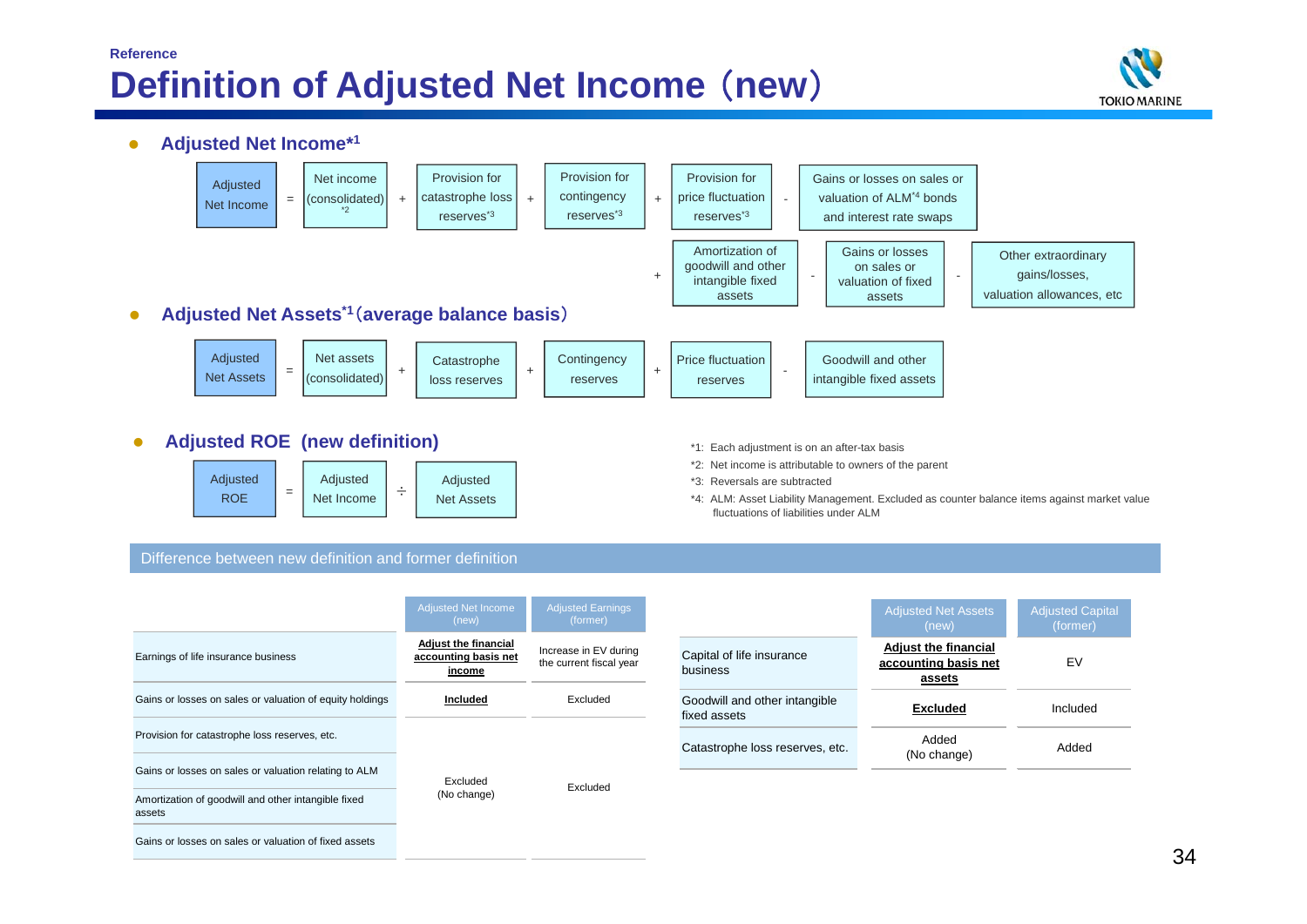

#### $\bullet$ **Non-life insurance business**



#### Difference between new definition and former definition

|                             | <b>Business Unit Profits (new)</b> | <b>Adjusted Earnings</b><br>(former) |
|-----------------------------|------------------------------------|--------------------------------------|
| Non-life insurance business | No change                          |                                      |
| Life insurance business     | Increase in MCEV during            | Increase in TEV during               |
|                             | the current fiscal year            | the current fiscal year              |

- • The indicator for life insurance business will be changed from TEV (Traditional Embedded Value) to MCEV (Market-Consistent Embedded Value), which reflects the economic value more accurately.
- • For detailed information about MCEV, please refer to "Tokio Marine & Nichido Life Introduction of Market Consistent Embedded Value (end of March 2015)", which will be separately disclosed by Tokio Marine Holdings, Inc.